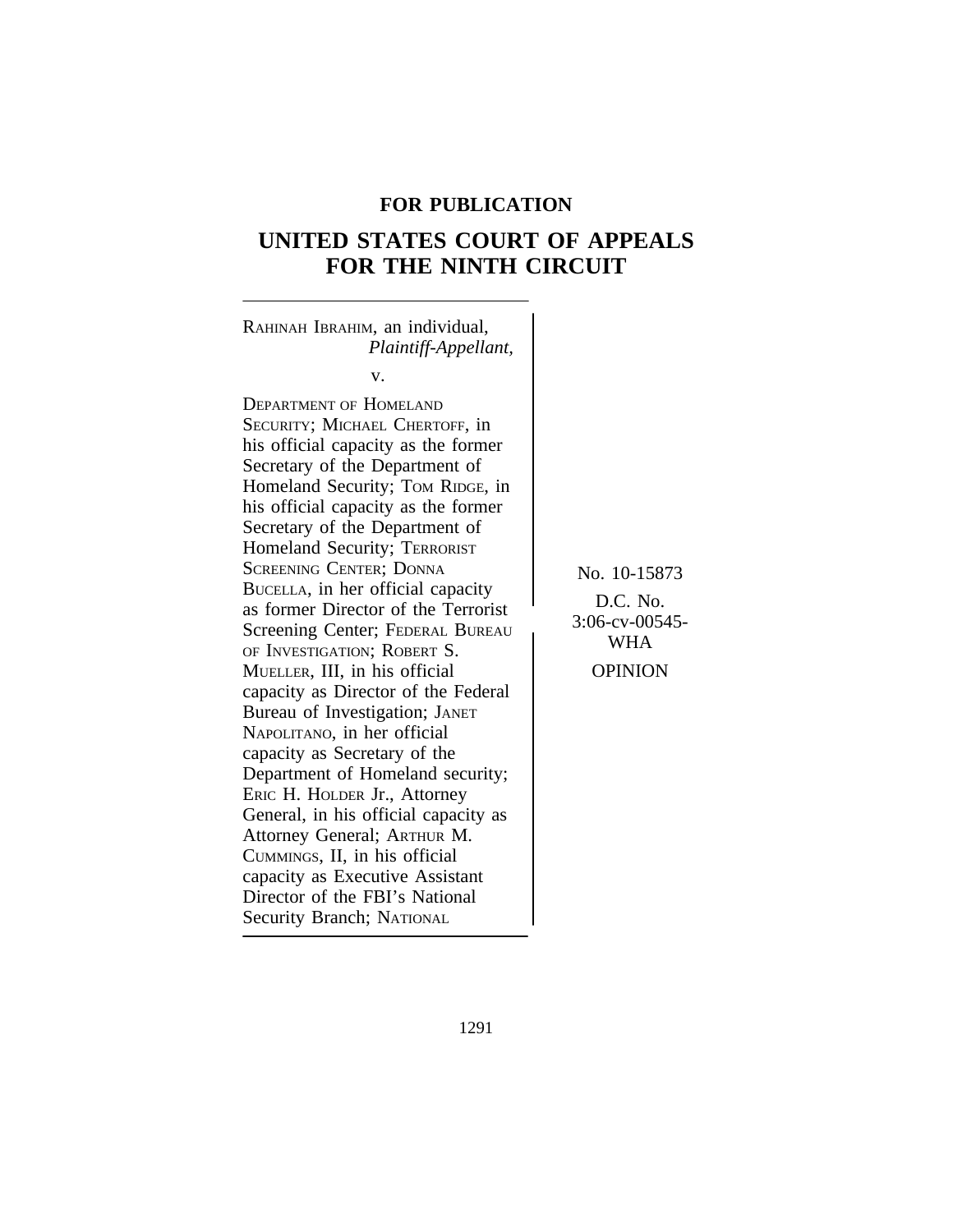<sup>C</sup>OUNTERTERRORISM CENTER; MICHAEL E. LEITER, in his official capacity as Director of the National Counterterrorism Center; DEPARTMENT OF STATE; HILARY CLINTON, in her official capacity as Secretary of State; JOHN BONDANELLA, an individual; US <sup>I</sup>NVESTIGATIONS SERVICES, INC., a Virginia corporation; CITY AND COUNTY OF SAN FRANCISCO; SAN FRANCISCO AIRPORT; SAN FRANCISCO POLICE DEPARTMENT; RICHARD PATE, an individual; JOHN CUNNINGHAM, an individual; ELIZABETH MARON, an individual, *Defendants-Appellees.*

> Appeal from the United States District Court for the Northern District of California William H. Alsup, District Judge, Presiding

Argued and Submitted May 9, 2011—San Francisco, California

Filed February 8, 2012

Before: Dorothy W. Nelson and William A. Fletcher, Circuit Judges, and Kevin Thomas Duffy, District Judge.\*

> Opinion by Judge William A. Fletcher; Dissent by Judge Duffy

\*The Honorable Kevin Thomas Duffy, District Judge for the U.S. District Court for Southern New York, New York, sitting by designation.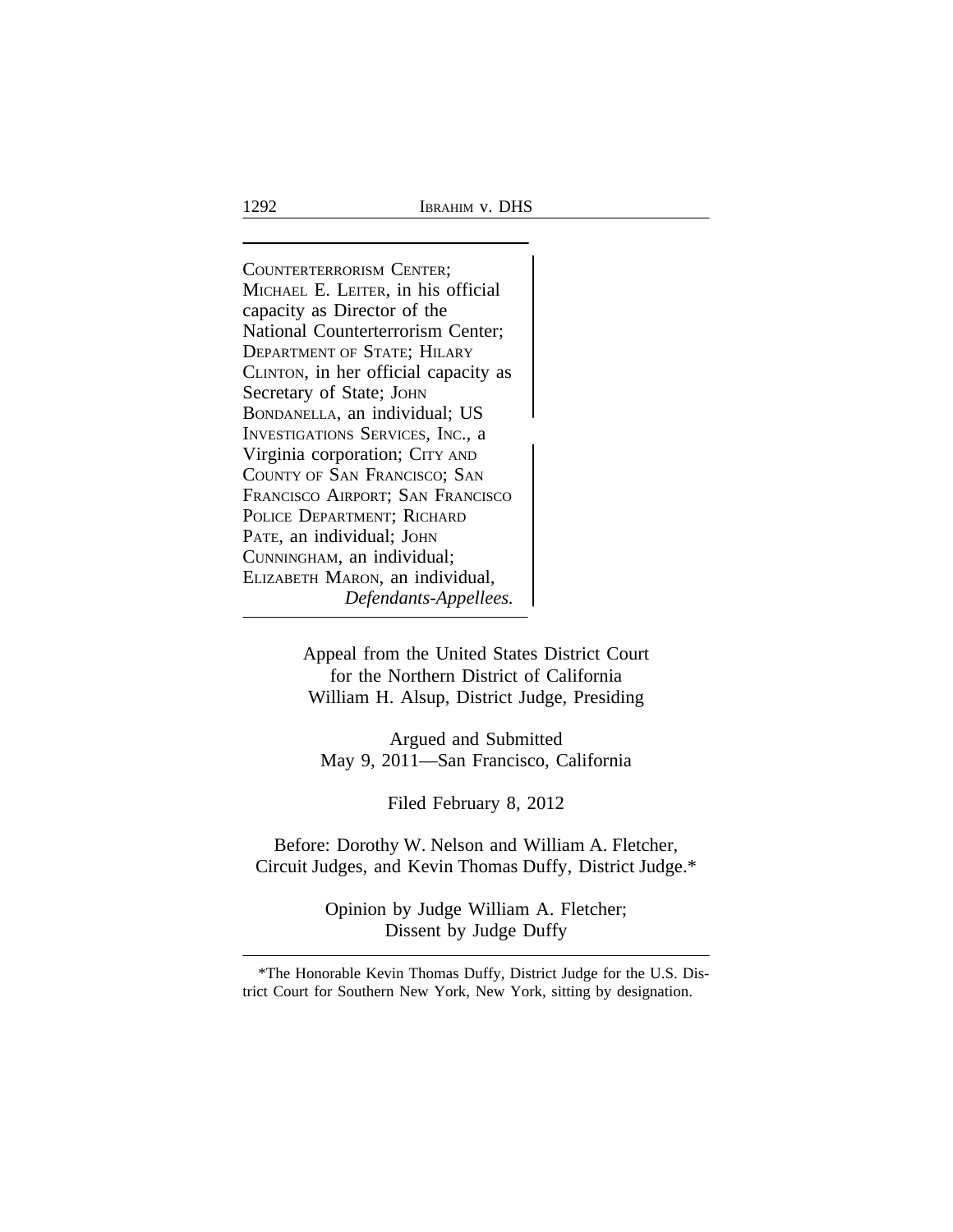## **COUNSEL**

James McManis, Marwa Elzankaly, Christine Peek, Elizabeth Pipkin, McMANIS FAULKNER, San Jose, California, for the appellant.

Paul G. Freeborne, Douglas Neal Letter, Joshua P. Waldman, US DEPARTMENT OF JUSTICE, Washington, D.C.; Sharon Douglass Mayo, ARNOLD & PORTER, San Francisco, California; and Ronald P. Flynn, Peter Julian Keith, SAN FRAN-CISCO CITY ATTORNEY'S OFFICE, San Francisco, California, for the appellees.

Veena Dubal, ASIAN LAW CAUCUS, San Francisco, California, and Maria V. Morris, Sanford Jay Rosen, ROSEN BIEN & GALVAN, LLP, San Francisco, California, for the amici curiae.

#### **OPINION**

W. FLETCHER, Circuit Judge:

Plaintiff Rahinah Ibrahim is a citizen of Malaysia and mother of four children. She was legally in the United States from 2001 to 2005 as a Ph.D. student at Stanford University. She alleges that the U.S. government has mistakenly placed her on the "No-Fly List" and other terrorist watchlists. On January 2, 2005, she attempted to travel to a Stanfordsponsored conference in Malaysia where she was to present her doctoral research. She was prevented from flying and was detained in a holding cell for two hours at the San Francisco airport. She was allowed to fly to Malaysia the next day, but she was prevented from returning to the United States after the conference. Ibrahim has not been permitted to return to the United States.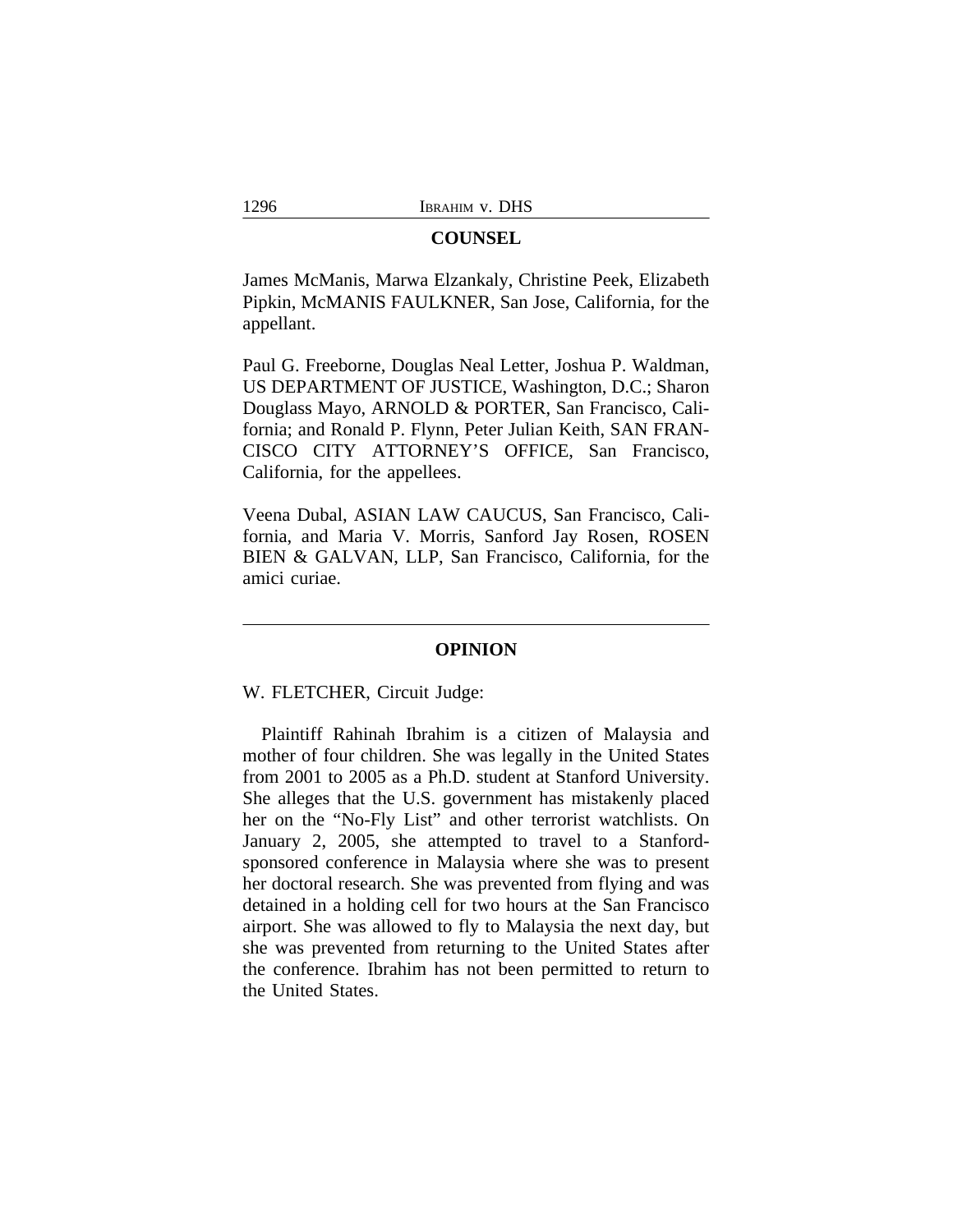| IBRAHIM V. DHS | 1297 |
|----------------|------|
|                |      |

Ibrahim brought suit in federal district court seeking, among other things, injunctive relief under the First and Fifth Amendments, with the ultimate aim of having her name removed from the government's watchlists. The district court denied injunctive relief. We reverse and remand for further proceedings.

## I. Factual Background

## A. Ibrahim's Departure

Ibrahim is Associate Professor and Deputy Dean of Research, Postgraduate Studies and International Affairs at the Faculty of Design and Architecture of the University Putra Malaysia in Serdang, Malaysia. She has a Ph.D. in Construction Engineering and Management from Stanford University in California, where she studied from 2001 to 2005 under a student visa.

This case has never gone beyond the complaint stage. For the narrative that follows, we rely on allegations in Ibrahim's complaint and on statements in her declaration in the district court, assuming those allegations and statements to be true for purposes of our review. *Tellabs, Inc. v. Makor Issues & Rights, Ltd.*, 551 U.S. 308, 322-23 (2007).

On January 2, 2005, Ibrahim attempted to fly to Kuala Lumpur, Malaysia, to present the results of her doctoral research at a Stanford-sponsored conference. She arrived at the San Francisco airport at about 7 a.m. for a 9 a.m. flight, accompanied by her 14-year old daughter and a friend. She requested wheelchair assistance to the gate because she was recovering from medical complications from a hysterectomy. When Ibrahim tried to check in at the ticket counter, a United Airlines employee, David Nevins, discovered her name on the federal government's No-Fly List. Instead of issuing her a boarding pass, Nevins called the San Francisco police.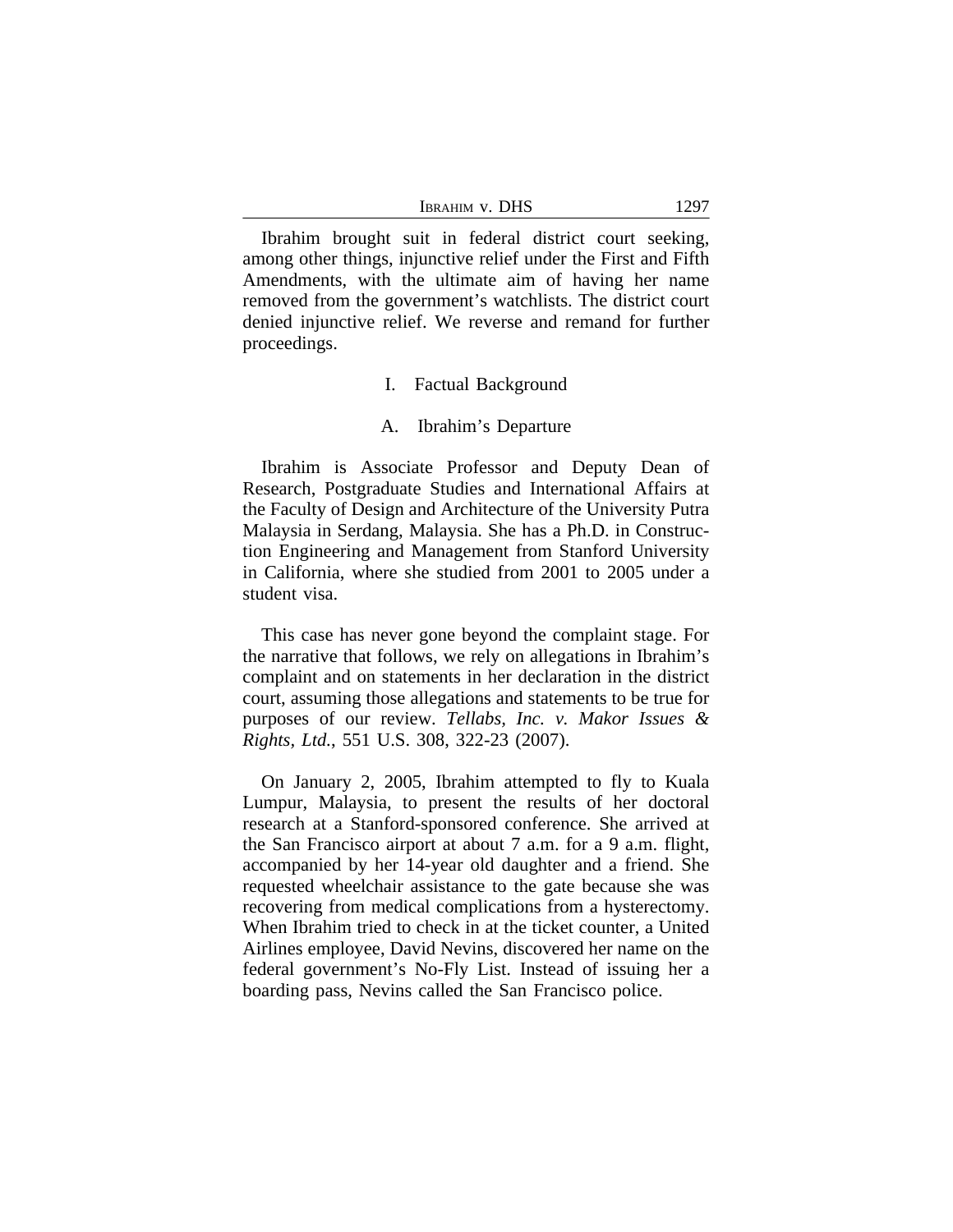| IBRAHIM V. DHS |
|----------------|
|                |

When San Francisco police officers arrived, they called the Transportation Security Operations Center,**<sup>1</sup>** a division of the federal Transportation Security Agency ("TSA"). A federal contractor employed by US Investigation Services, Inc., John Bondanella, answered the call. Bondanella told the police to prevent Ibrahim from flying, to contact the FBI, and to detain Ibrahim for questioning.

At 8:45 a.m., fifteen minutes before her flight was scheduled to leave, San Francisco police officers handcuffed Ibrahim. They took her to a police station in the airport, searched her, and locked her in a holding cell. No one explained to Ibrahim why she had been arrested and detained. After about two hours, the FBI requested that the officers release her. Ibrahim was told by an unspecified person that her name no longer appeared on the No-Fly List.

The next day, Ibrahim went to the San Francisco airport to catch a different flight. An unspecified person told her that she was again (or still) on the No-Fly List. She was nonetheless allowed to fly to the Stanford-sponsored conference in Malaysia. She was subjected to enhanced screening at the San Francisco airport and at all stops en route to Kuala Lumpur.

Ibrahim was scheduled to return to Stanford to complete work on her Ph.D. on March 10. But when she arrived at the Kuala Lumpur airport, she was told by a ticketing agent that she would have to wait for clearance from the United States Embassy before she could board. Another ticketing agent told her that a note by her name instructed airport personnel to call the police and have her arrested. Ibrahim was not arrested but was prevented from boarding her scheduled return flight. She has never been permitted to return to the United States.

**<sup>1</sup>**Subsequently renamed "The Freedom Center." Transportation Security Administration, Transportation Security Operations Center Re-Named Freedom Center, at http://www.tsa.gov/press/speeches/freedom\_ dedication.shtm (last visited Aug. 30, 2011).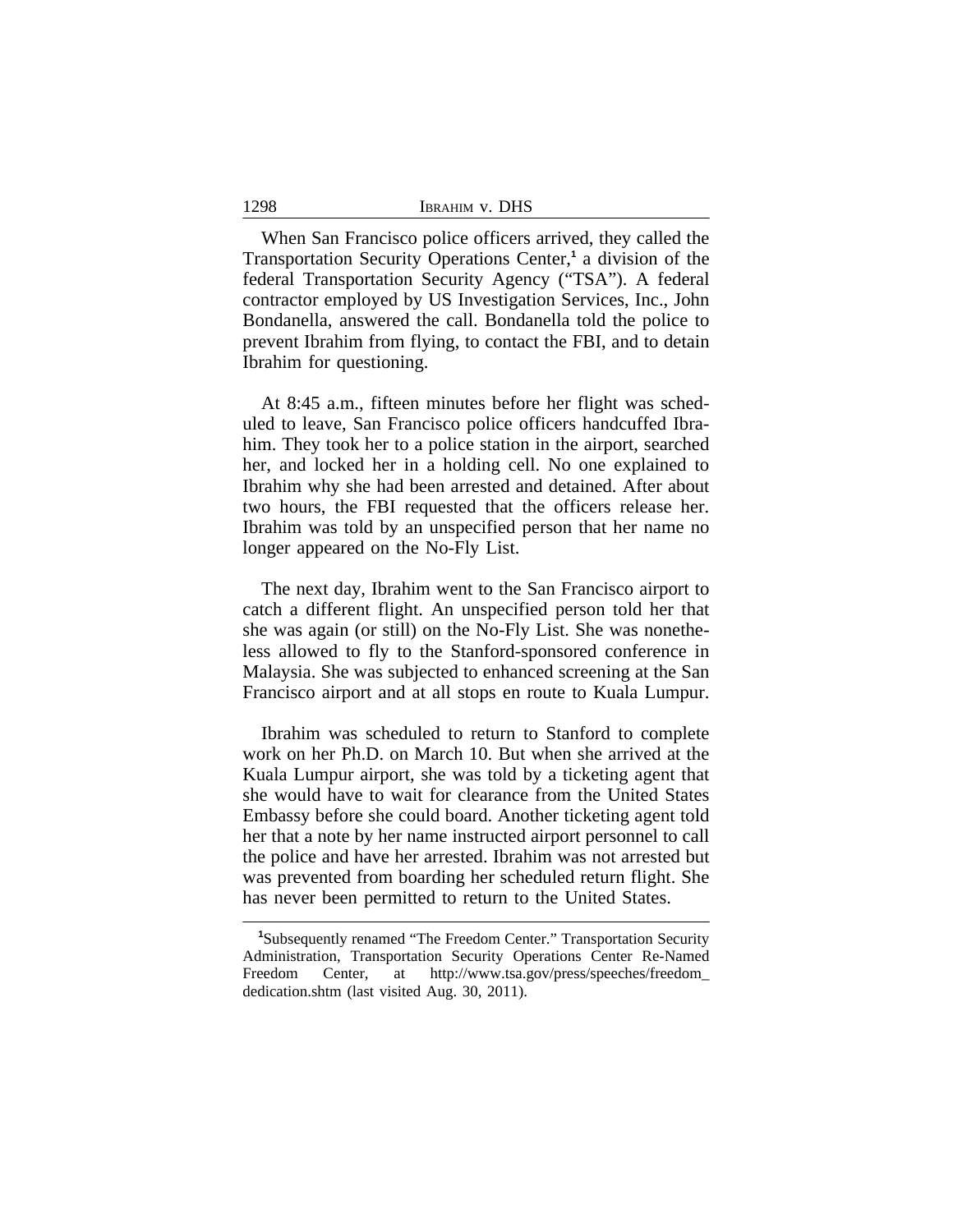| Ibrahim v. DHS | 1299 |
|----------------|------|
|                |      |

On March 24, 2005, Ibrahim submitted a request through TSA's "Passenger Identity Verification" program to clear her name. TSA failed to respond for approximately one year, and only did so after Ibrahim filed this suit. In a form letter, TSA responded to Ibrahim's request by explaining that "[if] it has been determined that a correction to records is warranted, these records have been modified." The letter did not state whether Ibrahim was, or was not, on the No-Fly List or other terrorist watchlists.

On April 14, 2005, an American consul in Malaysia sent Ibrahim a letter informing her that the Department of State had revoked her student visa on January 31, 2005, a month after her departure from the United States. The letter cited Ibrahim's "possible ineligibility" under  $\S 212(a)(3)(B)$  of the Immigration & Nationality Act (INA) as the reason for the revocation. That section of the INA provides, among other things, that "[a]ny alien" (1) who "has engaged in terrorist activity"; (2) who "a consular officer, the Attorney General, or the Secretary of Homeland Security knows, or has reasonable ground to believe, is engaged in or is likely to engage after entry in any terrorist activity"; or (3) who "has, under circumstances indicating an intention to cause death or serious bodily harm, incited terrorist activity," is inadmissible to the United States. 8 U.S.C. § 1182(a)(3)(B). The letter further stated that revocation of Ibrahim's visa did "not necessarily indicate that [she was] ineligible to receive a U.S. visa in the future." "That determination," the letter continued, "can only be made at such time as you apply for a new visa." Ibrahim applied for a new visa after she filed this lawsuit. We take judicial notice that the Department of State denied her application on December 14, 2009, during the pendency of this appeal. In a form letter with a series of boxes, a consular officer marked a box indicating that INA  $\S 212(a)(3)(B)$  formed the basis of the denial of her visa. The letter did not explain how the consular officer arrived at his determination that she was suspected of terrorist activities.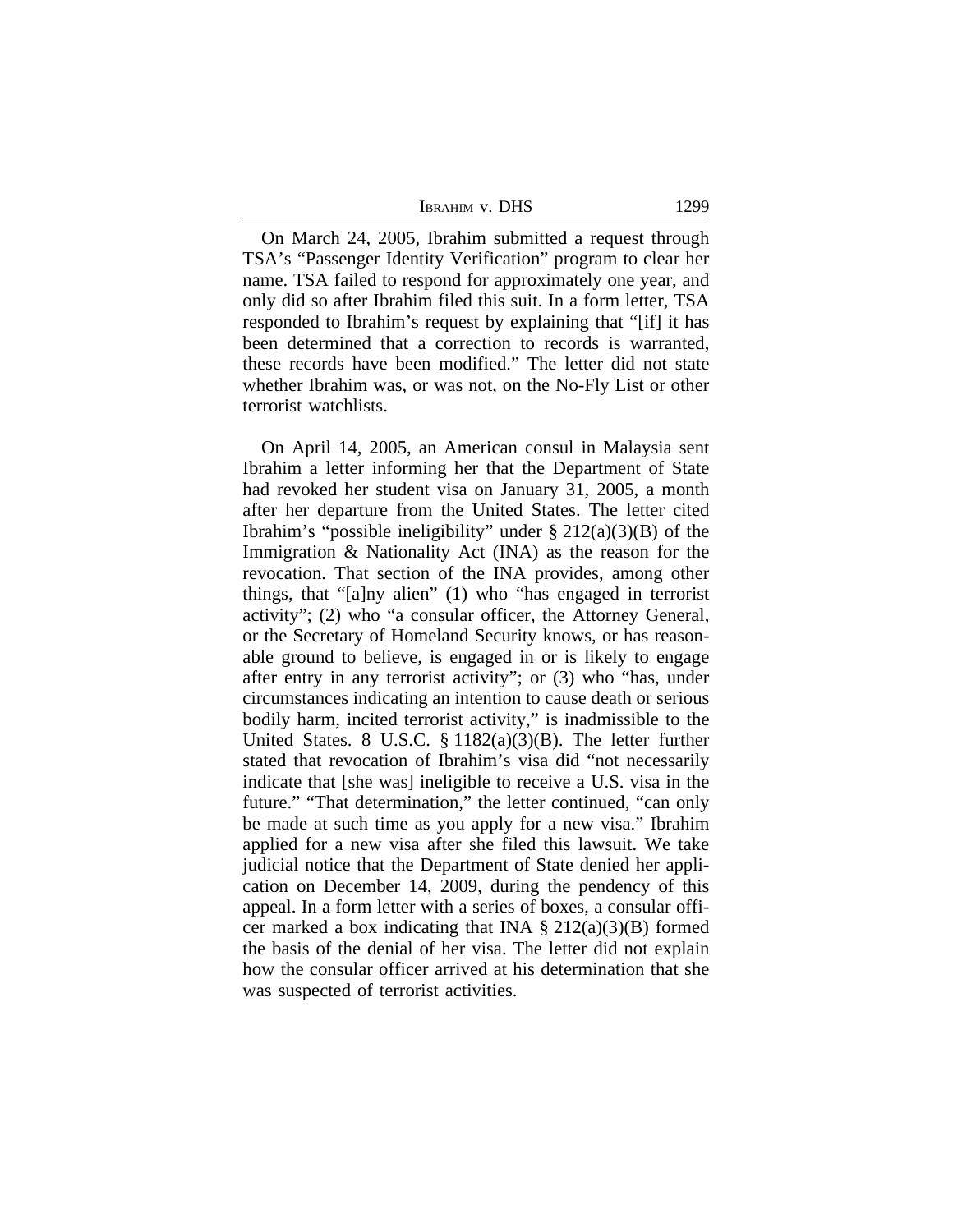Ibrahim's inability to return to the United States has limited her academic and professional activities. She currently participates in a long-term project with Stanford to improve Malaysia's construction industry. If she were not prevented from doing so, she would return to Stanford once a year to work on the project. The Malaysian university where Ibrahim currently teaches participated in a summer program at Stanford's Center for Integrated Facility Engineering. Although Ibrahim was her school's representative to Stanford, she was unable to participate in the program. Ibrahim collaborates with Stanford Professors Raymond Levitt and Renate Fruchter, and has coauthored several papers with Professor Fruchter. Ibrahim has stated in an affidavit that she is "occasionally able to meet face-to-face with U.S. citizens outside the United States" but has "otherwise had to use video conferencing and email instead, both of which are poor substitutes for face-to-face contact." Selangor, a provincial government in Malaysia, also asked Ibrahim to act as its representative at a conference in San Francisco but she was unable to attend.

Ibrahim has close friends at Stanford whom she remains unable to visit. Her thesis advisor at Stanford, Professor Boyd Paulson, died in December 2005. Professor Paulson's widow asked Ibrahim to speak at his memorial service, but she was unable to attend. Ibrahim states that she would like to "finally . . . say goodbye to him at his grave."

## B. The Government's Terrorist Watchlists

Since the terrorist attacks of September 11, 2001, the federal government has assembled a vast, multi-agency, counterterrorism bureaucracy that tracks hundreds of thousands of individuals. *See, e.g.*, 6 U.S.C. §§ 122, 124h, 482, 485; Exec. Order No. 13388, 70 Fed. Reg. 62023 (Oct. 25, 2005). At the heart of this bureaucracy is the Terrorist Screening Center ("TSC"). Established by the Attorney General in 2003 pursuant to a presidential directive, the mission of TSC is "to consolidate the Government's approach to terrorism screening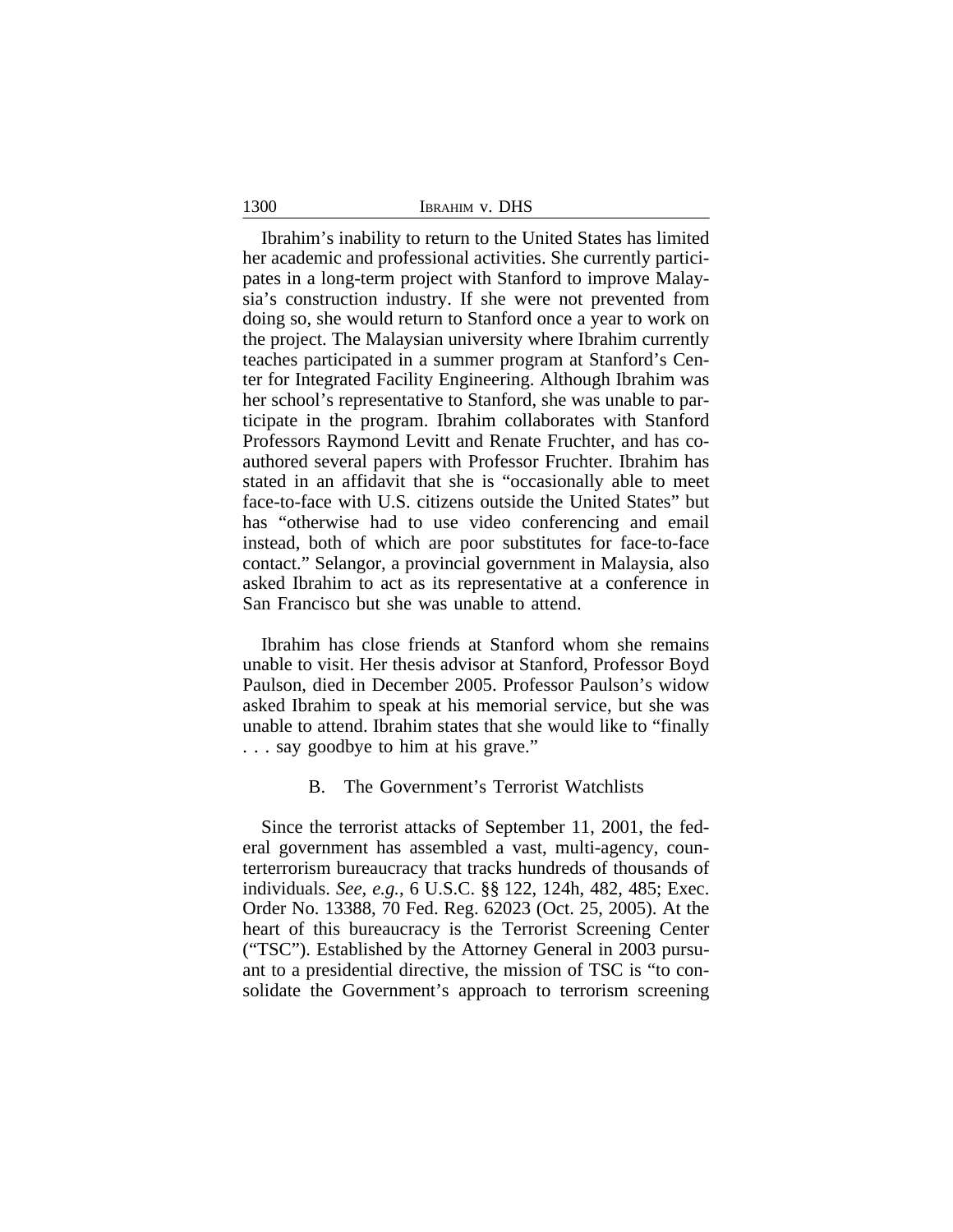| IBRAHIM V. DHS | 1301 |
|----------------|------|
|----------------|------|

and provide for the appropriate and lawful use of Terrorist Information in screening processes." *See* Homeland Security Presidential Directive/HSPD-6. Though administered by the FBI, TSC retains personnel from the Departments of State, Homeland Security, and Defense, and other federal agencies.**<sup>2</sup>**

TSC manages the Terrorist Screening Database ("TSDB"), the federal government's centralized watchlist of known and suspected terrorists. The National Counterterrorism Center nominates known and suspected international terrorists to the TSDB, while the FBI nominates known and suspected domestic terrorists. TSC distributes subsets of the TSDB to other federal agencies to help implement the government's counterterrorism initiatives. TSA uses two subsets of the TSDB the No-Fly List and the Selectee List — to screen airline passengers. Individuals on the No-Fly List are prohibited from boarding American carriers or any flight having virtually any contact with U.S territory or airspace. Individuals on the Selectee List are subject to enhanced security screening before boarding an airplane.**<sup>3</sup>** The State Department uses a subset of the TSDB to screen visa applicants through the Consular Lookout and Support System.**<sup>4</sup>**

The evidence and procedures used to nominate individuals to the TSDB are kept secret from the general public, as are the names of those in the TSDB. However, thousands of front line law enforcement officers from federal, state, local, territorial, and tribal agencies have access to the TSDB, as do some pri-

**<sup>2</sup>***Five Years After the Intelligence Reform and Terrorism Prevention Act: Stopping Terrorist Travel*: *Hearing Before the S. Comm. on Homeland Sec. and Governmental Affairs,* 111th Cong. 1-2 (Dec. 9, 2009) (Statement of Timothy J. Healy, Director, Terrorist Screening Center) [hereinafter "Healy Statement"].

**<sup>3</sup>**U.S. GOV'T ACCOUNTABILITY OFFICE, GAO-08-110, *TERRORIST WATCHLIST SCREENING*: OPPORTUNITIES EXIST TO ENHANCE MANAGEMENT OVERSIGHT, REDUCE VULNERABILITIES IN AGENCY SCREENING PROCESSES, AND EXPAND USE OF THE LIST 30 (2007) [hereinafter "2007 GAO Report"].

**<sup>4</sup>** *Id.* at 30.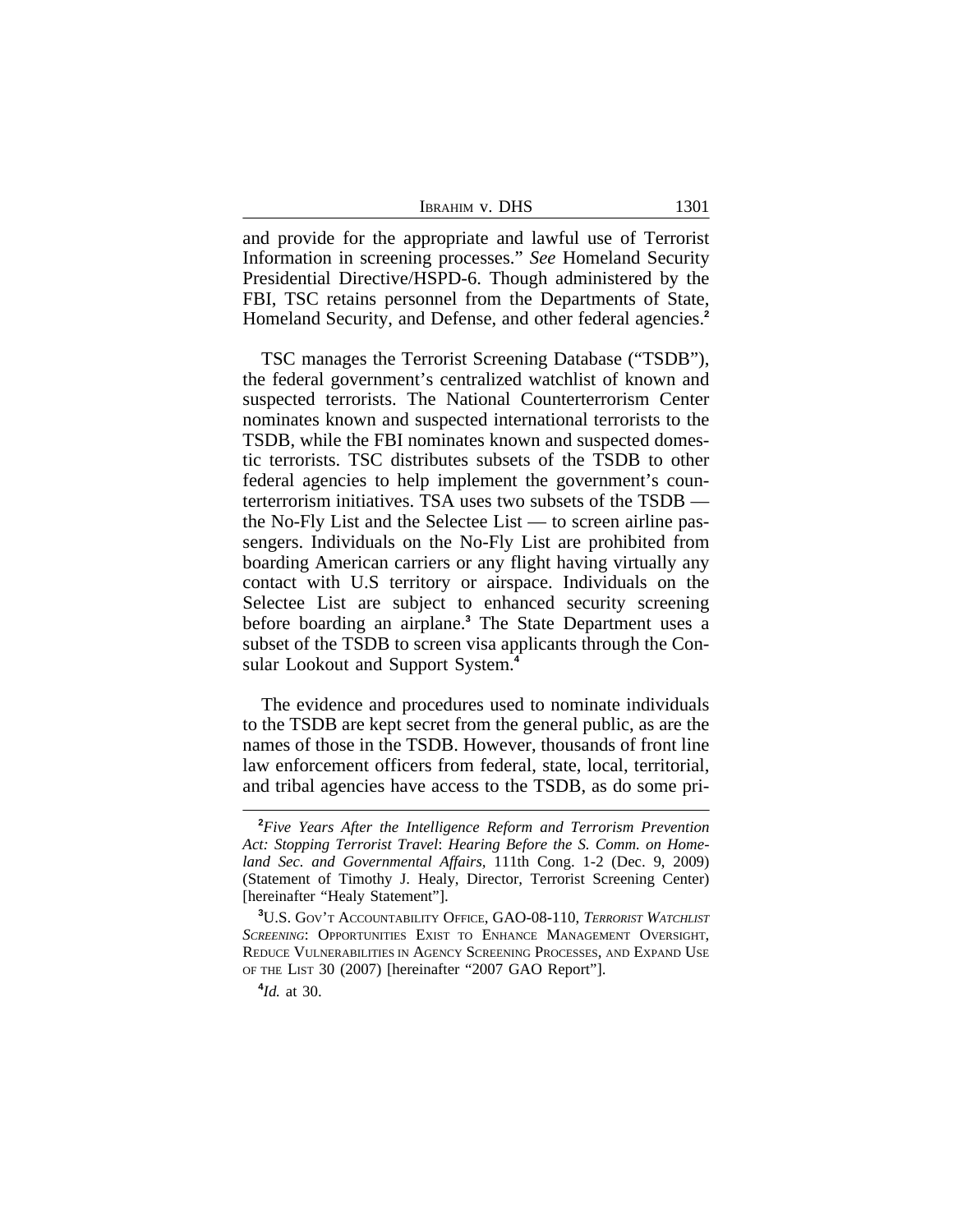vate sector entities and individuals.<sup>5</sup> As of January 2011, TSC had also agreed to share information with 22 foreign governments.**<sup>6</sup>**

Since its inception, the TSDB has grown by more than 700%, from about 158,000 records in June 2004 to over 1.1 million records in May 2009. In 2007, these records contained information on approximately 400,000 individuals.**<sup>7</sup>** As of 2007, the TSDB was increasing at a rate of 20,000 records per month.**<sup>8</sup>** TSC makes 400 to 1200 changes to the TSDB every day.**<sup>9</sup>** It is the "world's most comprehensive and widely shared database of terrorist identities." **10**

In theory, only individuals who pose a threat to civil aviation are put on the No-Fly and Selectee Lists, but the Justice Department has criticized TSC for its "weak quality assurance process." **<sup>11</sup>** In July 2006 — after the events that gave rise to this lawsuit — there were 71,872 records in the No-Fly List. After an internal review, TSC downgraded 22,412 records

**<sup>5</sup>**U.S. GOV'T ACCOUNTABILITY OFFICE, GAO-10-401T, HOMELAND SECUR-ITY: BETTER USE OF TERRORIST WATCHLIST INFORMATION AND IMPROVEMENTS IN DEPLOYMENT OF PASSENGER SCREENING CHECKPOINT TECHNOLOGIES COULD FURTHER STRENGTHEN SECURITY 2 (2010) [hereinafter "2010 GAO Statement"].

**<sup>6</sup>**U.S. GOV'T ACCOUNTABILITY OFFICE, GAO-11-335, VISA WAIVER PRO-GRAM: DHS HAS IMPLEMENTED THE ELECTRONIC SYSTEM FOR TRAVEL AUTHO-RIZATION, BUT FURTHER STEPS NEEDED TO ADDRESS POTENTIAL PROGRAM RISKS 21 n.24 (2011) [hereinafter "2011 GAO Report"].

**<sup>7</sup>** 2007 GAO REPORT at 8; U.S. DEP'T OF JUSTICE, OFFICE OF THE INSPECTOR GENERAL, AUDIT DIVISION, AUDIT REPORT 09-25, THE FEDERAL BUREAU OF INVESTIGATION'S TERRORIST WATCHLIST NOMINATION PRACTICES i-ii & n.4 (2009) [hereinafter "2009 DOJ Report"].

**<sup>8</sup>**U.S. DEP'T OF JUSTICE, OFFICE OF THE INSPECTOR GENERAL, AUDIT DIVISION, AUDIT REPORT 07-41, FOLLOW-UP AUDIT OF THE TERRORIST SCREENING CENTER iii (2007) (hereinafter "2007 DOJ Report").

**<sup>9</sup>**Healy Statement at 2.

**<sup>10</sup>***Id.* at 1.

**<sup>11</sup>**2007 DOJ REPORT at iii.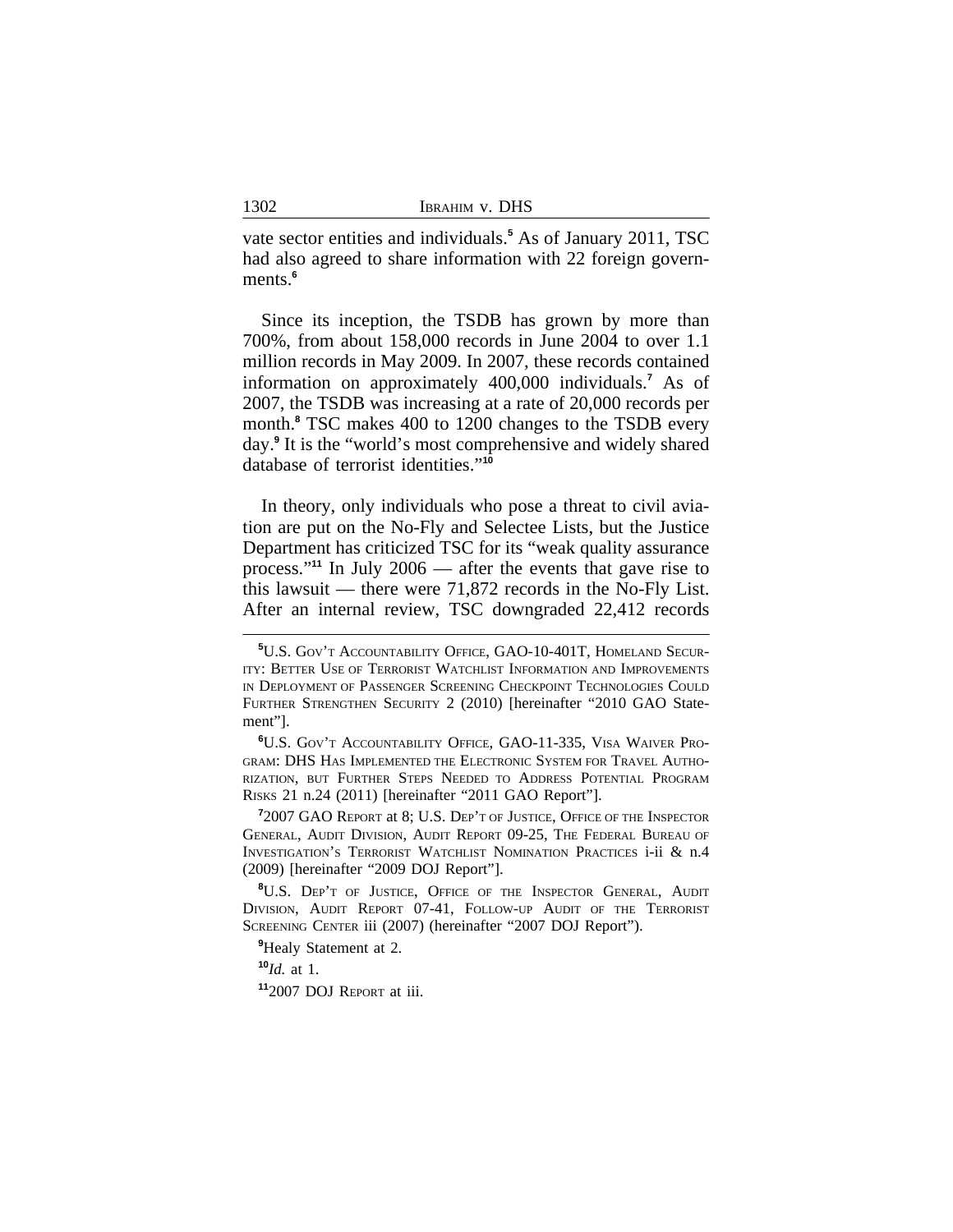| Ibrahim v. DHS | 1303 |
|----------------|------|
|                |      |

from the No-Fly List to the Selectee List and deleted entirely an additional 5,086 records. By January 2007, the TSC had cut the No-Fly List by more than half, to 34,230 records.**<sup>12</sup>** Tens of thousands of travelers have been misidentified because of misspellings and transcription errors in the nomination process, and because of computer algorithms that imperfectly match travelers against the names on the list.**<sup>13</sup>** TSA maintains a list of approximately 30,000 individuals who are commonly confused with those on the No-Fly and Selectee Lists.**14** One major air carrier reported that it encountered 9,000 erroneous terrorist watchlist matches every day during April 2008.**<sup>15</sup>**

Nomination and identification errors are so common that TSC organized a redress unit in 2007 to deal with complaints. The redress procedures have been opaque. A 2006 GAO report stated that an individual who submitted a query to TSC's redress unit received an initial response letter that "neither confirms nor denies the existence of any terrorist watch list records relating to the individual." **<sup>16</sup>** A 2009 internal DHS report stated, "With few exceptions, redress-seekers receive response letters that do not reveal the basis for their travel difficulties, the action the government took to address those difficulties, or other steps that they may take to help themselves in the future." **17**

**<sup>17</sup>**2009 DHS Report at 89.

**<sup>12</sup>***Id.* at 32-33 & n.49.

**<sup>13</sup>**U.S. GOV'T ACCOUNTABILITY OFFICE, GAO-06-1031, TERRORIST WATCH LIST SCREENING, EFFORTS TO HELP REDUCE ADVERSE EFFECTS ON THE PUBLIC 2, 4-6, 19-20 (2006) [hereinafter "2006 GAO Report"].

**<sup>14</sup>***Id.* at 34.

**<sup>15</sup>**DEP'T OF HOMELAND SEC., OFFICE OF INSPECTOR GENERAL, OIG-09-103, EFFECTIVENESS OF THE DEPARTMENT OF HOMELAND SECURITY TRAVELER REDRESS INQUIRY PROGRAM (REDACTED) 37 (2009) [hereinafter "2009 DHS Report"].

**<sup>16</sup>***See* 2006 GAO Report at 31.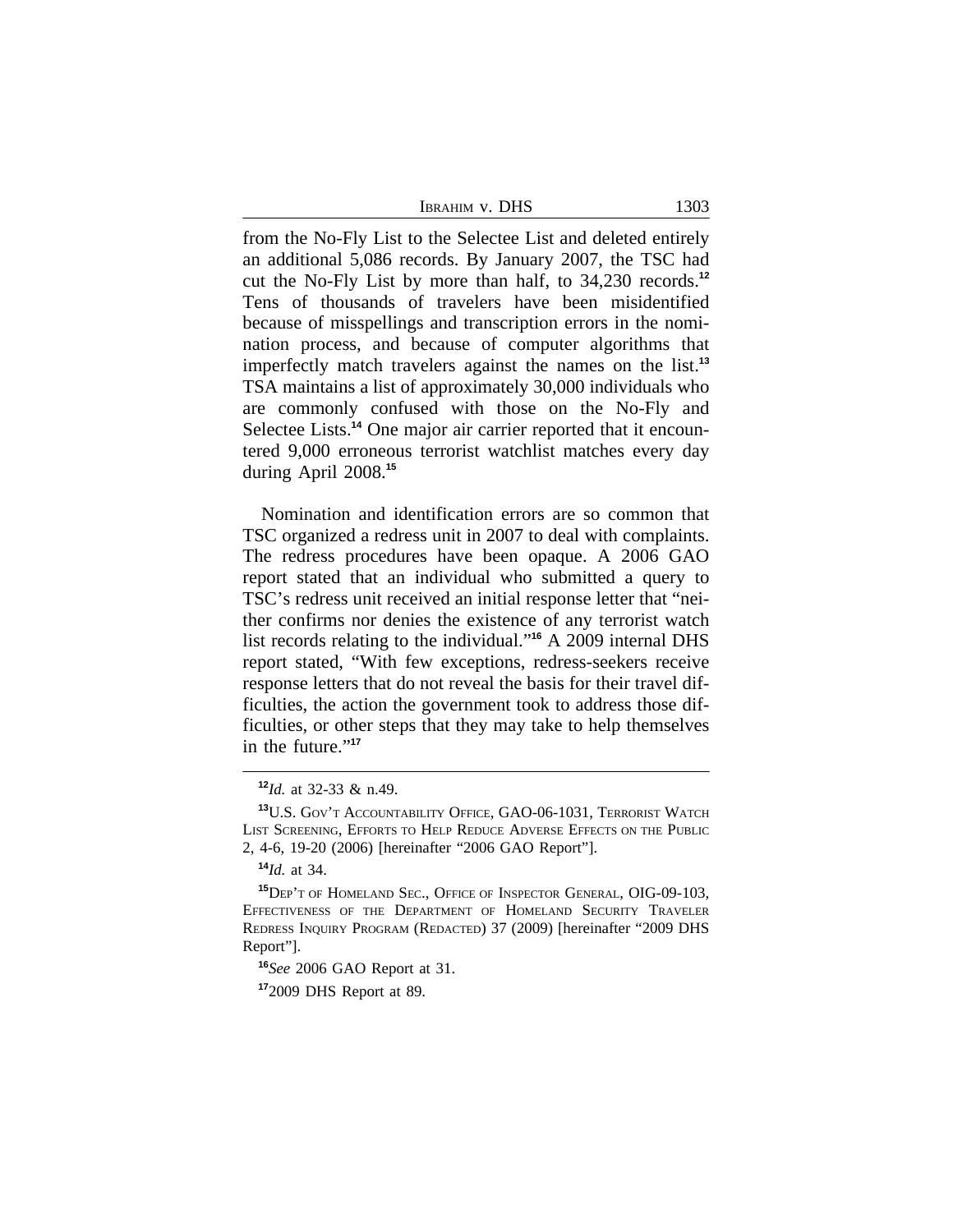| IBRAHIM V. DHS |  |
|----------------|--|
|                |  |

1304

When Ibrahim filed suit, TSA managed a Passenger Identity Verification program for travelers who believed that they were mistakenly put on the No-Fly or Selectee List. In place of that program, the Department of Homeland Security ("DHS") now manages the Traveler Redress Inquiry Program ("TRIP"). A 2007 Department of Justice audit commended TSC for accurately resolving redress queries, but noted that 45% of the reviewed records contained an error.**<sup>18</sup>** The 2009 DHS report was less charitable, concluding that the "TRIP website advises travelers that the program can assist them with resolving a range of travel difficulties. Our review of redress results revealed that those claims are overstated. While TRIP offers effective solutions to some traveler issues, it does not address other difficulties effectively, including the most common — watch list misidentifications in aviation security settings." **19**

#### II. Procedural Background

On January 27, 2006, Ibrahim filed suit against DHS, TSA, TSC, the FBI, the Federal Aviation Administration ("FAA"), and individuals associated with these entities (collectively, "the federal defendants"); the City and County of San Francisco, the San Francisco Police Department, the San Francisco Airport, the County of San Mateo, and individuals associated with these entities (collectively, "the city defendants"); and United Airlines, UAL corporation, and individuals associated with these entities (collectively, "the private defendants"). Ibrahim asserted § 1983 claims and state-law tort claims arising out of her detention at the San Francisco airport, as well as several constitutional claims based on the inclusion of her name on government terrorist watchlists. The district court dismissed her claims against the federal defendants under 49 U.S.C. § 46110(a), which vests exclusive original jurisdiction

**<sup>18</sup>**2007 DOJ Report at xix.

**<sup>19</sup>**2009 DHS Report at 33-34.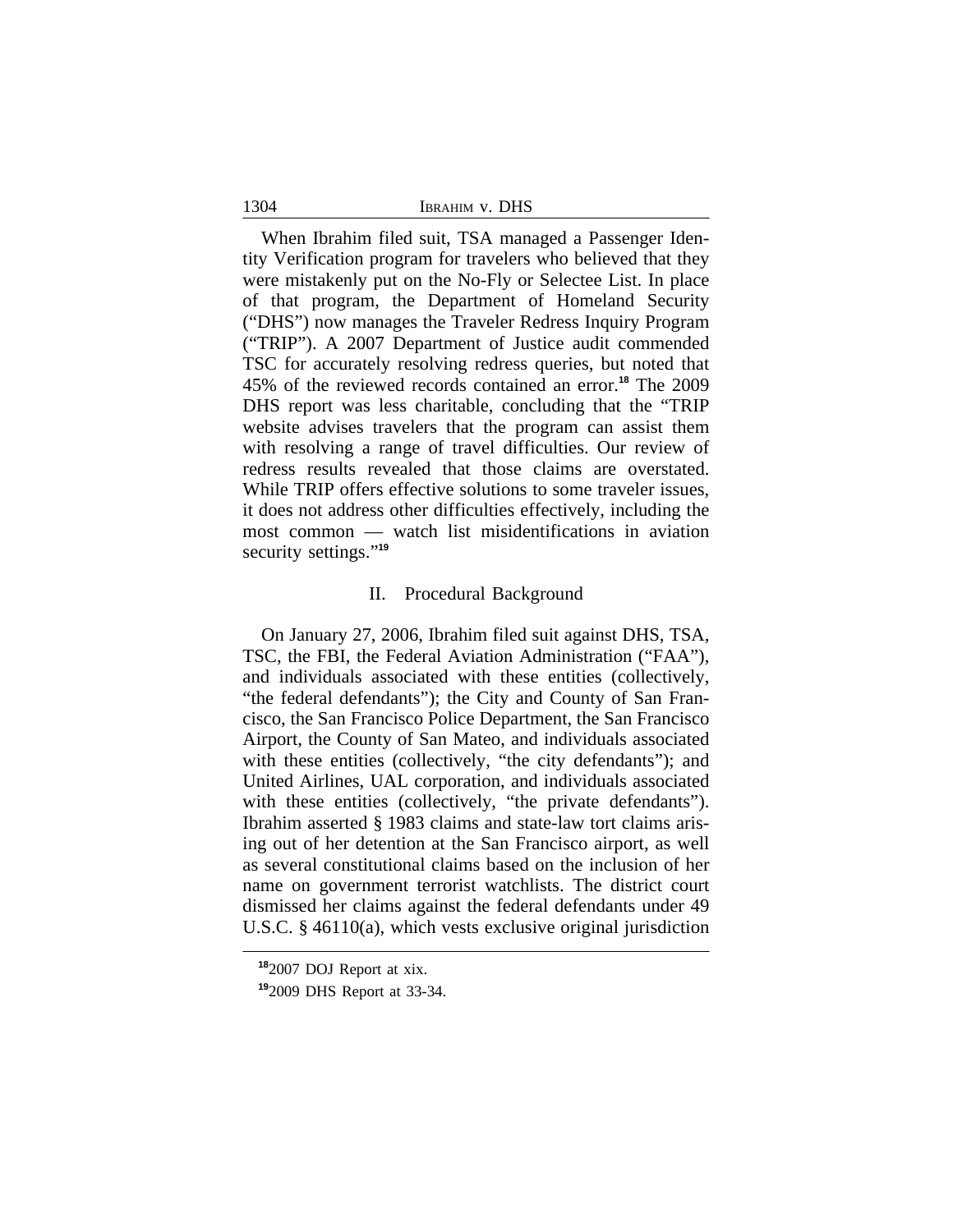in the courts of appeals over suits challenging security orders issued by TSA.

A panel of this court reversed in part the district court's dismissal of the federal defendants. We held that  $\S$  46110(a) does not bar district court jurisdiction over Ibrahim's challenges to her placement on the government terrorist watchlists, including the No-Fly List, because the lists are managed by TSC rather than TSA. *Ibrahim v. Dep't of Homeland Sec.*, 538 F.3d 1250, 1254-56 (9th Cir. 2008). We held, however, that  $§$  46110(a) requires all challenges to TSA's policies and procedures implementing the No-Fly and other lists to be filed directly in the court of appeals. *Id.* at 1256-57.**<sup>20</sup>**

After remand, Ibrahim filed a Second Amended Complaint ("SAC"). In Claim 13 of her SAC, Ibrahim asserted several causes of action against the remaining federal defendants. Ibrahim alleges in Claim 13 that the inclusion of her name on the government's terrorist watchlists violates her First Amendment right to freedom of association and her Fifth Amendment rights to due process and equal protection. She also alleges that the federal defendants violated the Administrative Procedure Act ("APA"), which we construe as an allegation that the APA waives the sovereign immunity of the United States, thereby allowing her claims under the First and Fifth Amendments and authorizing remedies for those claims. *See Ibrahim*, 538 F.3d at 1254. Ibrahim asks for an injunction that would require the government to take her name off its terrorist watch lists, including the No-Fly List, or, in the alternative, to provide procedures under which she could challenge her inclusion on those lists.

**<sup>20</sup>**Ibrahim had also filed a petition directly with the Ninth Circuit pursuant to § 46110(a). Because Ibrahim no longer resides in California, the panel transferred that petition to the D.C. Circuit. *Ibrahim*, 538 F.3d at 1253 n.2. Proceedings there are being held in abeyance pending resolution of this appeal. *Id.*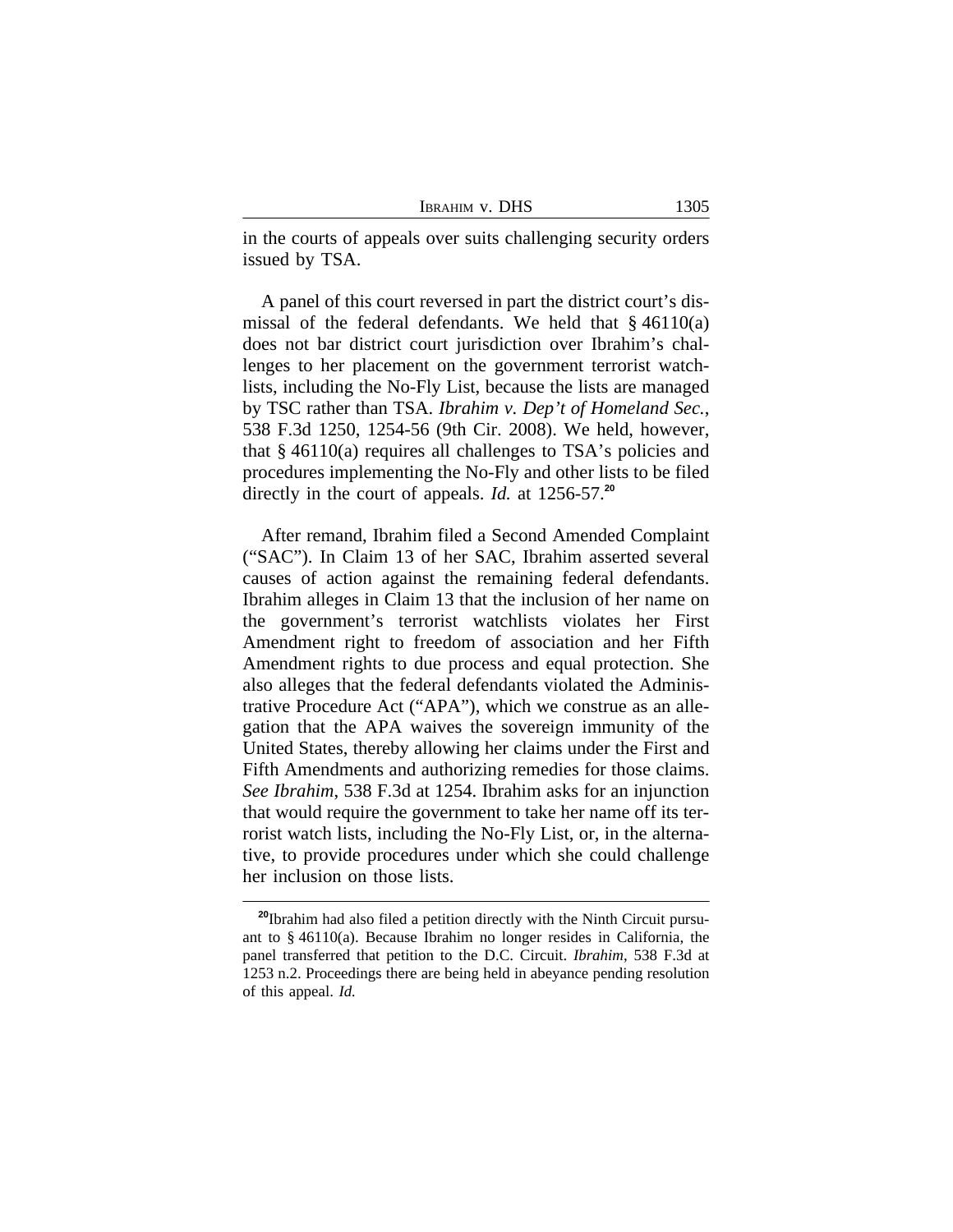|  | <b>IBRAHIM V. DHS</b> |  |
|--|-----------------------|--|
|--|-----------------------|--|

The federal defendants moved to dismiss Claim 13 for lack of standing and for failure to state a claim upon which relief can be granted. The government contended that Ibrahim has no standing under Article III of the Constitution. The government contended, further, that Ibrahim has no right to assert claims under the First and Fifth Amendments because she is an alien who has voluntarily left the United States.

The district court held that Ibrahim has standing. The district court speculated that Ibrahim's inclusion in the No-Fly List might be a "monumental mistake," but nonetheless dismissed Claim 13, holding that Ibrahim was "an alien who voluntarily left the United States and thus left her constitutional rights at the water's edge."

Ibrahim has settled her claims against the non-federal defendants. She appeals the dismissal of her Claim 13 against the federal defendants. She also appeals discovery rulings.

#### III. Standard of Review

We review *de novo* a district court's dismissal of a complaint under Federal Rule of Civil Procedure 12(b)(6) for failure to state a claim. *Alonzo v. ACF Prop. Mgmt., Inc*., 643 F.2d 578, 579 (9th Cir. 1981). A complaint must state a claim for relief that is "plausible on its face." *Ashcroft v. Iqbal*, 129 S. Ct. 1937, 1949 (2009). The facts in the complaint are liberally construed in the plaintiff's favor and are generally accepted as true. *Id.* The complaint, however, must allege "more than a sheer possibility that a defendant has acted unlawfully." *Id.* We review discovery orders for abuse of discretion. *Laub v. US Dep't of Interior*, 342 F.3d 1080, 1084 (9th Cir. 2003).

## IV. Discussion

## A. Standing

"To satisfy Article III's standing requirements, a plaintiff must show (1) she has suffered an 'injury in fact' that is (a)

1306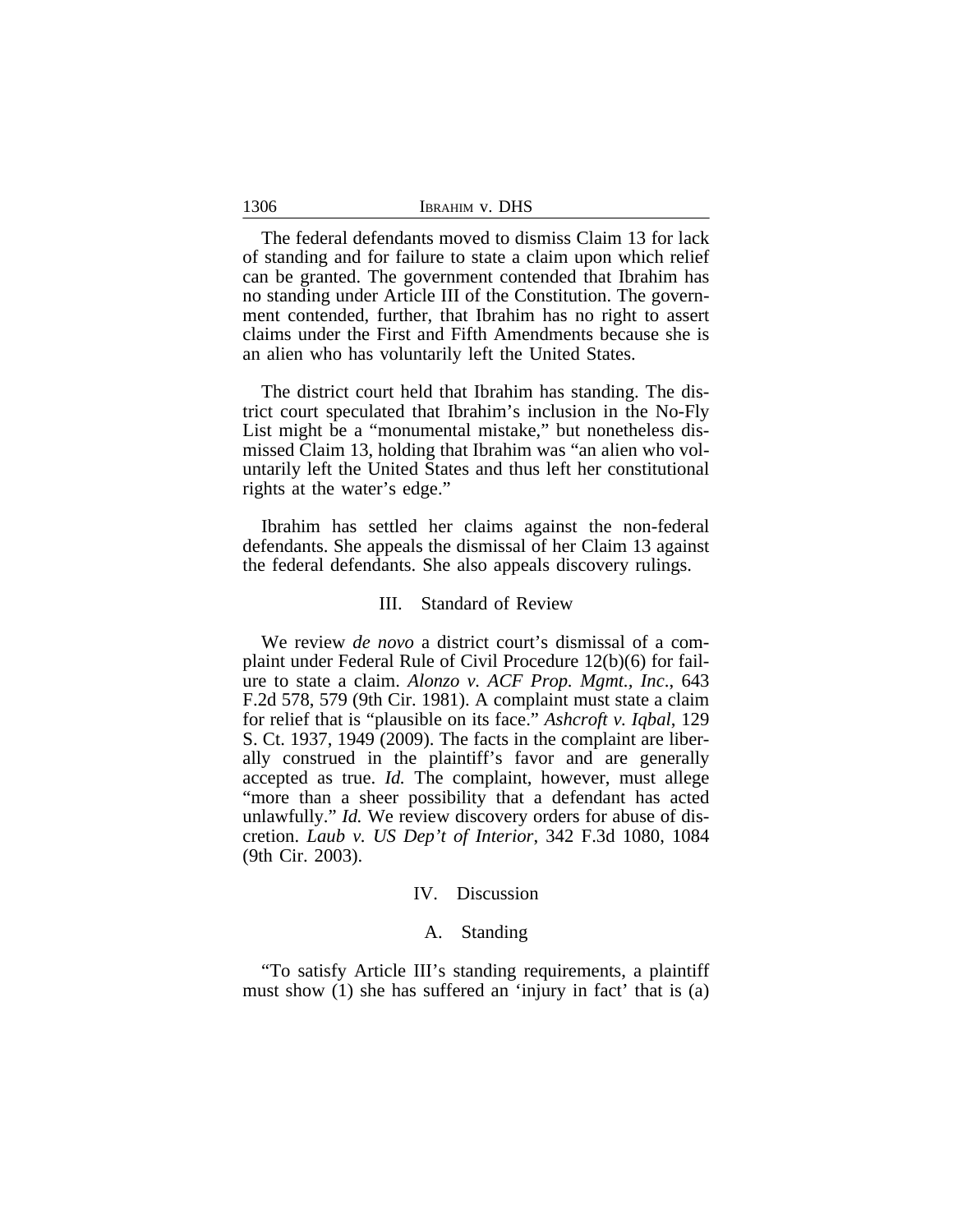concrete and particularized and (b) actual or imminent, not conjectural or hypothetical; (2) the injury is fairly traceable to the challenged action of the defendant; and (3) it is likely, as opposed to merely speculative, that the injury will be redressed by a favorable decision." *Berhardt v. Cnty. of Los Angeles*, 279 F.3d 862, 868-69 (9th Cir. 2002) (quoting *Friends of the Earth, Inc. v. Laidlaw Envtl. Servs. (TOC), Inc.*, 528 U.S. 167, 180-81 (2000)). A plaintiff has the burden of showing that she has standing. *See Takhar v. Kessler*, 76 F.3d 995, 1000 (9th Cir. 1996) (quoting *Warth v. Seldin*, 422 U.S. 490, 501 (1975)).

**[1]** Ibrahim seeks only prospective relief against the federal defendants. To establish standing under Article III, she "must demonstrate that [s]he is realistically threatened by a repetition of the violation," *Armstrong v. Davis*, 275 F.3d 849, 860-61 (9th Cir. 2001) (internal quotation marks, alterations, and emphasis omitted), abrogated on other grounds by *Johnson v. California*, 43 U.S. 499, 504-05 (2005), or show a credible threat of future injury, *City of Los Angeles v. Lyons*, 461 U.S. 95, 106 (1983).

**[2]** The government makes three standing arguments under Article III. First, it argues that Ibrahim has failed to allege that she is still on a government watchlist. The government refuses to confirm or deny whether Ibrahim is on a watchlist, but it contends that her SAC compels the conclusion that she is not now on the No-Fly List, given that she was allowed to fly to Malaysia the day after she was detained. The government ascribes the boarding denial in Malaysia to Ibrahim's lack of a visa. Second, the government argues that a favorable judicial decision will not redress Ibrahim's injury. The government notes that the revocation of Ibrahim's student visa and her inability to obtain a new one independently bars Ibrahim from entering the United States, and that consular decisions denying visas are immune from judicial review. Third, the government argues that Ibrahim's injury is hypothetical because she has no immediate plans to travel.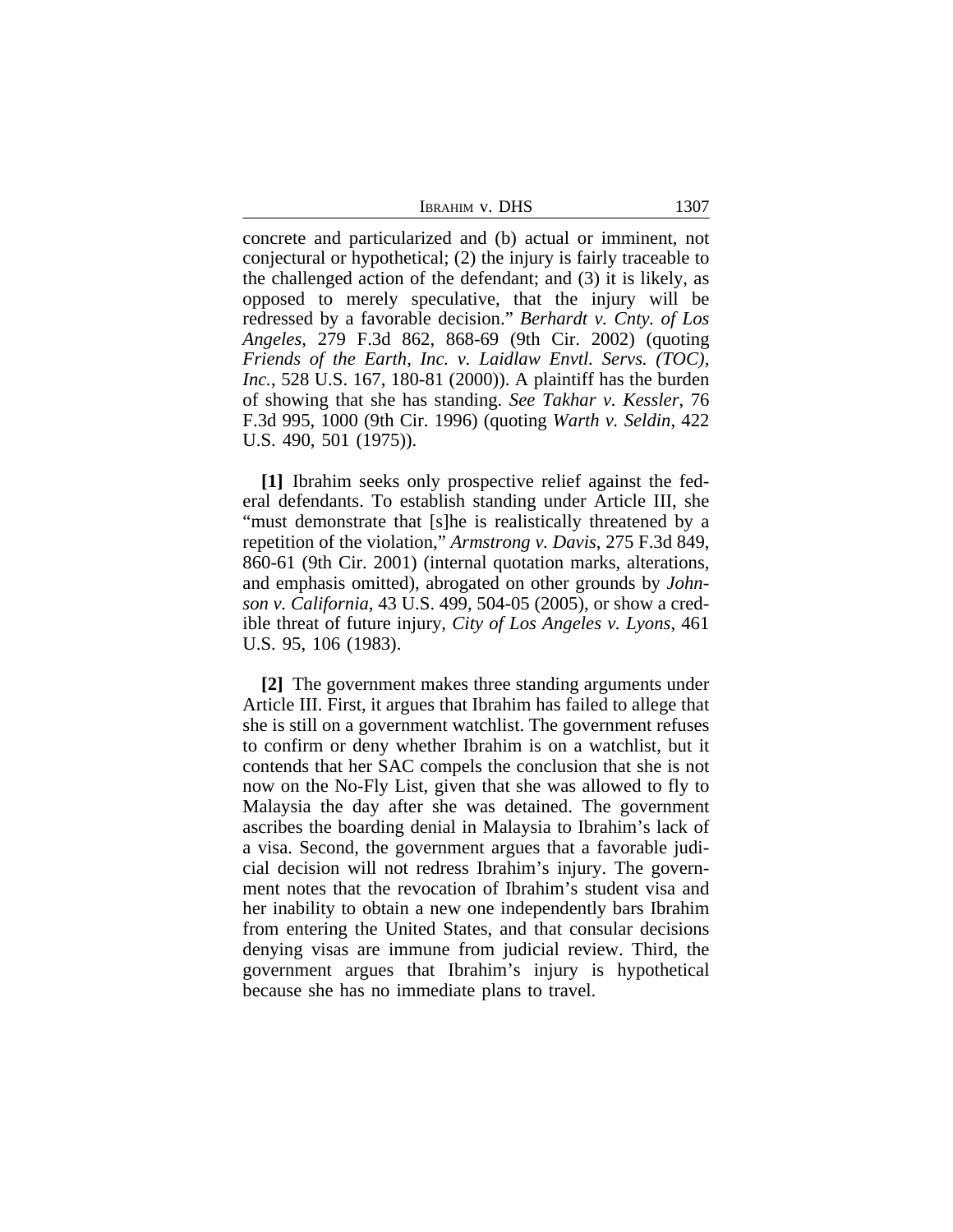**[3]** The government's first argument is easily answered. The reasonable inference to draw from Ibrahim's complaint is that she is on one or more government watchlists. When she flew from San Francisco to Malaysia, she was subject to enhanced searches at the San Francisco Airport and all subsequent stopovers. In general, only individuals who are on the government's Selectee List are subject to such searches. In Malaysia, a ticketing agent told Ibrahim that a note by her name instructed airport personnel to have her arrested. Would-be travelers to the United States are not typically subject to arrest before boarding merely for lacking a proper visa. When the State Department revoked Ibrahim's student visa, it cited INA  $\S 212(a)(3)(B)$ , which bars entry of any persons known or suspected to be connected to terrorism. When Ibrahim applied for a new visa, the State Department denied her application for the same reason. The State Department reviews the Consular Lookout and Support System — a subset of the TSDB — to make visa determinations.

The government's second argument, that a favorable decision will not redress her injury, is also unpersuasive. The government mischaracterizes Ibrahim's injury by focusing solely on her inability to return to the United States. The No-Fly List prevents her from boarding any U.S. carrier, whether or not a flight departs from or lands in the United States. It also prevents her from flying over U.S. airspace. These are injuries unrelated to her lack of a visa. Further, TSC shares the TSDB with 22 foreign governments. We can reasonably infer that Ibrahim will suffer delays (or worse) when traveling abroad, even on foreign carriers, resulting from the presence of her name on the No-Fly List.

**[4]** Even if Ibrahim's injury were limited to her inability to enter the United States, she would still have standing. Ibrahim does not challenge the revocation of her visa, as decisions of consular officers to deny a visa are immune from judicial review. *See Bustamante v. Mukasey*, 531 F.3d 1059, 1060 (9th Cir. 2008). But it is a reasonable inference that removal of her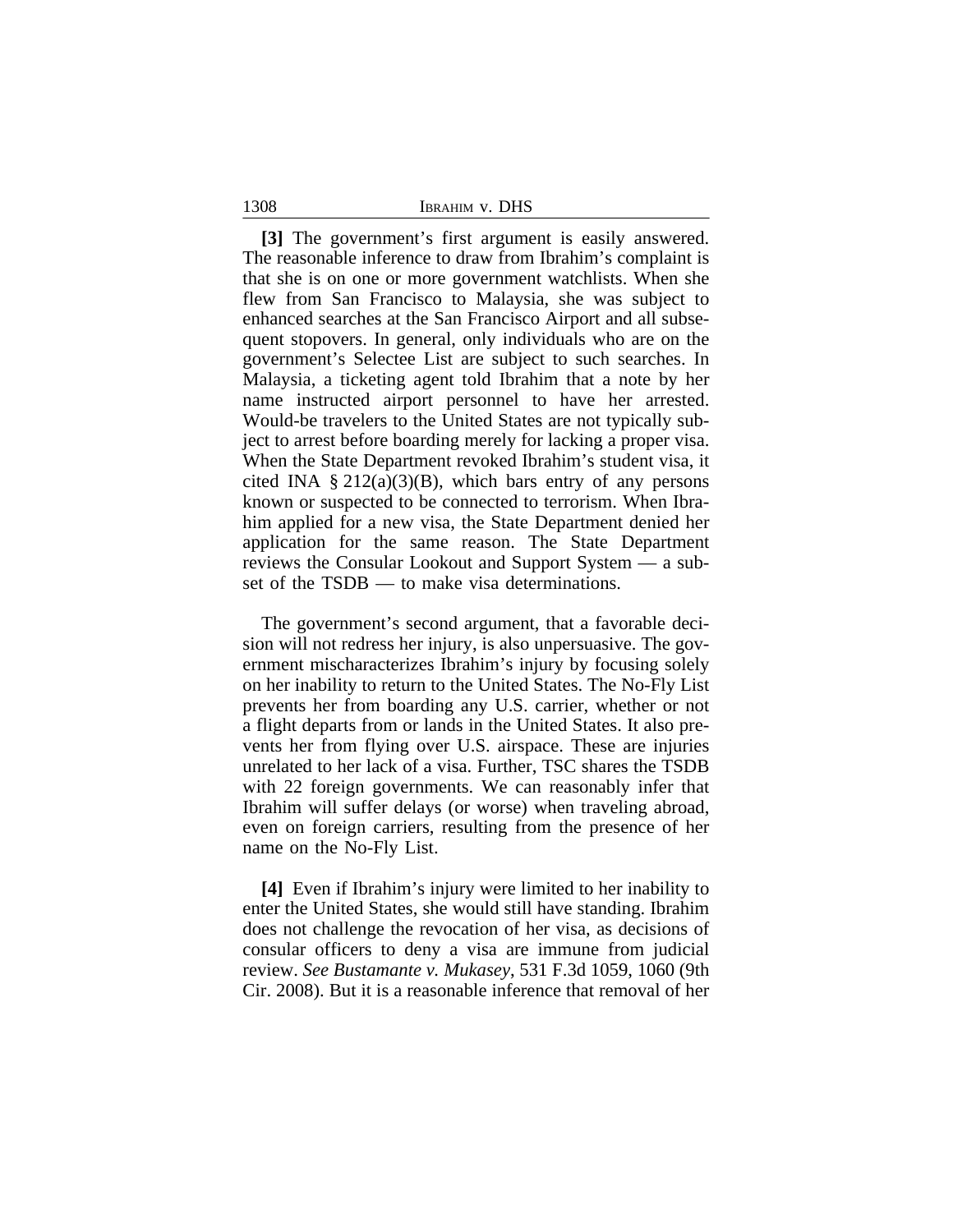name from government watchlists would make a grant of a visa more likely. If Ibrahim's name were removed from the TSDB, and thereby removed from the Consular Lookout and Support System, the State Department would be more likely to grant her a visa, given that it has relied on her alleged connection to terrorism as the basis for revoking her visa and denying her application for a new one. Though Ibrahim's future ability to obtain a visa is uncertain and we would be powerless to review a denial, "plaintiffs need not demonstrate that there is a 'guarantee' that their injuries will be redressed by a favorable decision . . . [P]laintiffs must show only that a favorable decision is *likely* to redress [their injuries], not that a favorable decision *will inevitably* redress [their injuries]." *Wilbur v. Locke*, 423 F.3d 1101, 1108 (9th Cir. 2005) (internal quotations omitted, emphasis and alterations in original) (quoting *Graham v. FEMA*, 149 F.3d 997, 1003 (9th Cir. 1998), abrogated on other grounds by *Levin v. Commerce Energy, Inc.*, 130 S. Ct. 2323 (2010). As the district court correctly observed, "While obtaining a visa may stand as a potential obstacle to her entry into the United States, it does not completely foreclose redressability. Ibrahim is not required to solve all roadblocks simultaneously and is entitled to tackle one roadblock at a time."

**[5]** The government's third argument, that Ibrahim's injuries are hypothetical because she has no immediate plans to travel, is also unpersuasive. It is by no means clear that Ibrahim has no plans to travel to non-US destinations. As noted above, the presence of her name on the government's No-Fly List imposes real limitations on such travel. Further, it is obvious from her SAC that Ibrahim will return to the United States if permitted to do so. Ibrahim regularly collaborates with professors in the United States, is a member of several professional organizations in the United States, and has an extensive network of close friends in the United States. Ibrahim has been invited to return to the United States on several occasions since filing this lawsuit and has been obliged to decline every invitation because of the legal obstacles to her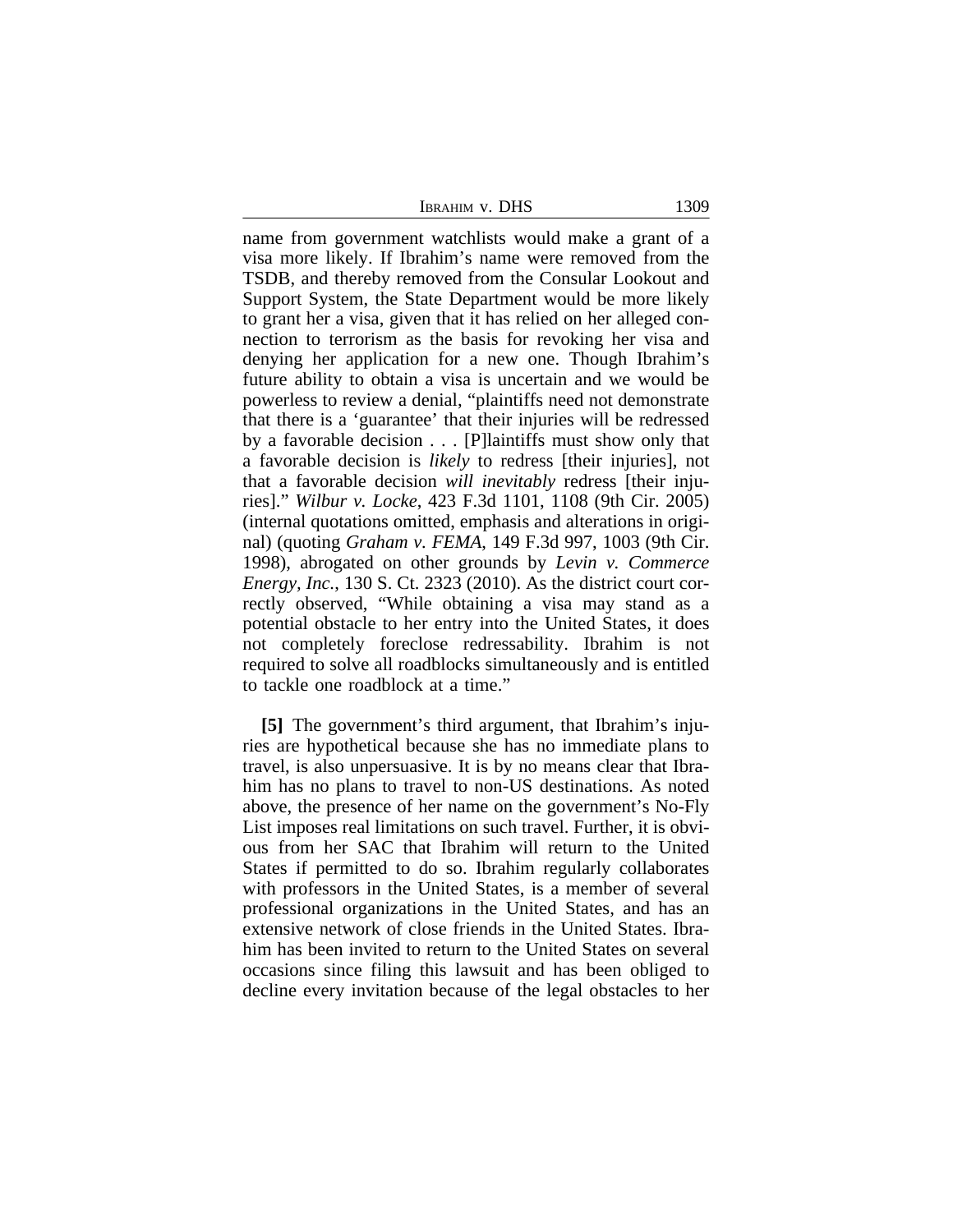| IBRAHIM V. |  | <b>DHS</b> |
|------------|--|------------|
|------------|--|------------|

return. These are not hypothetical "'some day' intentions." *Lujan v. Defenders of Wildlife*, 504 U.S. 555, 564 (1992).

**[6]** We therefore agree with the district court that Ibrahim has standing under Article III to challenge the presence of her name on government watchlists.

## B. Constitutional Claims

Claim 13 of the SAC alleges that the placement of Ibrahim's name on the government's terrorist watchlists violates her right to freedom of association under the First Amendment and her rights to equal protection and due process under the Fifth Amendment.**<sup>21</sup>**

At this point in the litigation, no court has attempted to determine the merits of Ibrahim's claims under the First and Fifth Amendments. The parties have not briefed whether her placement on a terrorist watchlist violates her rights to freedom of association, equal protection, and due process. The only question before us is whether Ibrahim even has the right to assert such claims.

Claim 13 also alleges violation of the Administrative Procedure Act, 5 U.S.C. § 500 *et seq*. We understand this to be an allegation that the APA waives the sovereign immunity of the United States for violations of the First and Fifth Amendments and authorizes remedies for such violations. The government contends that Ibrahim has waived any right to appeal the district court's denial of her claim under the APA. We disagree, given that Ibrahim's APA claim ultimately depends on the viability of her First and Fifth Amendment claims. *See Califano v. Sanders*, 430 U.S. 99, 105 (1977) (holding APA does not provide an independent basis for subject matter jurisdiction in district courts).

**<sup>21</sup>**Claim 13 also alleges a violation of the Fourteenth Amendment, but Ibrahim's brief on appeal makes clear that this allegation refers to the equal protection component of the Fifth Amendment. *See Bolling v. Sharpe*, 347 U.S. 497 (1954). The heading to Claim 13 also alleges a violation of the Fourth Amendment, but the body of Claim 13 makes no reference to the Fourth Amendment, and Ibrahim's brief on appeal makes clear that she is alleging claims under only the First and Fifth Amendments.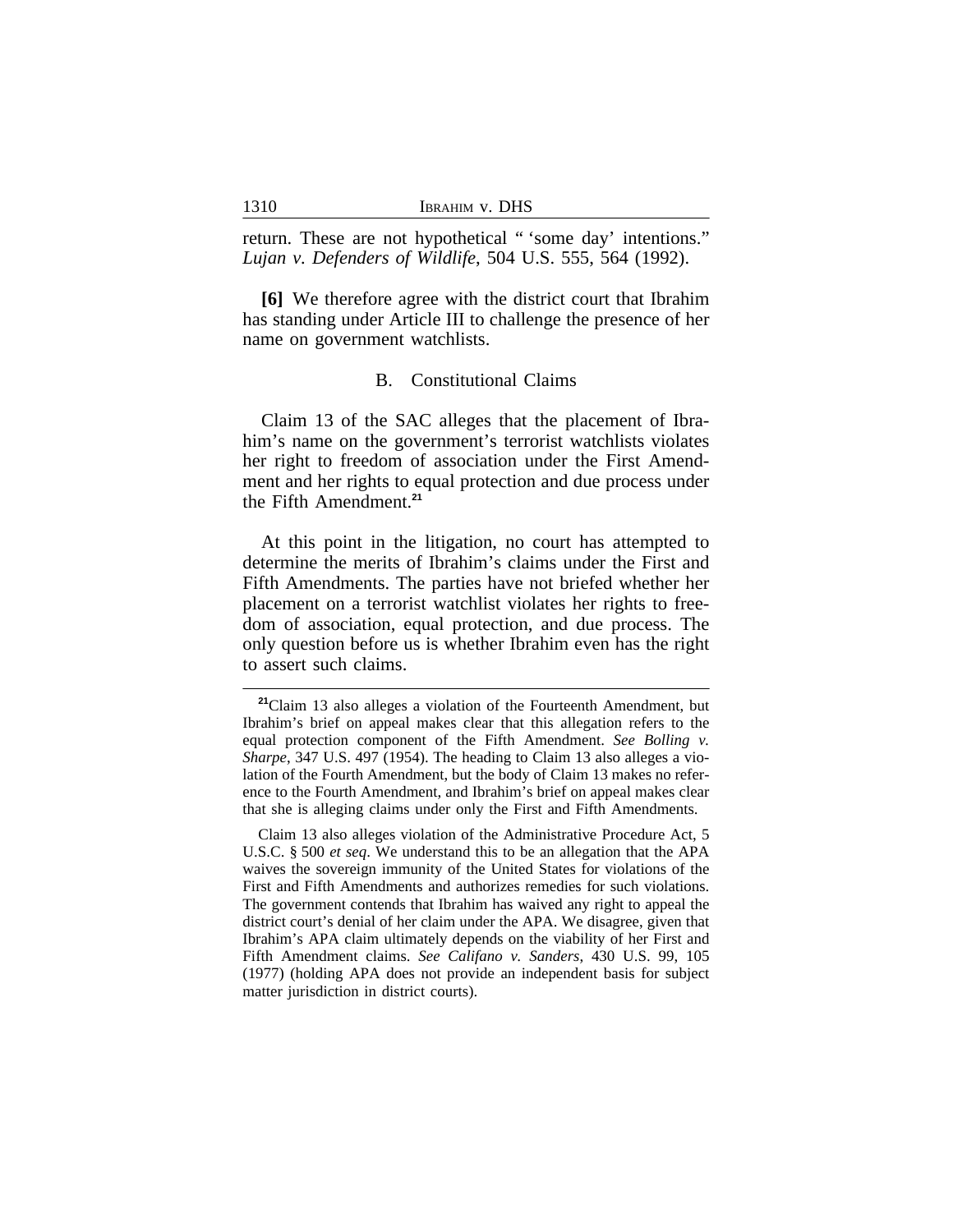**[7]** We begin with the uncontested proposition that if Ibrahim had remained in the United States, she would have been able to assert claims under the First and Fifth Amendments to challenge her placement on the government's terrorist watchlists. It is well established that aliens legally within the United States may challenge the constitutionality of federal and state actions. *See, e.g.*, *Examining Bd. of Engineers, Architects and Surveyors v. Flores de Otero*, 426 U.S. 572, 580 (1976)*; Mathews v. Diaz*, 426 U.S. 67, 77 (1976); *Hampton v. Mow Sun Wong*, 426 U.S. 88, 101-03 (1976); *Sugarman v. Dougall*, 413 U.S. 634, 641 (1973);*Kwong Hai Chew v. Colding*, 344 U.S. 590, 596 (1953); *Torao Takahashi v. Fish and Game Comm'n*, 334 U.S. 410, 419-20 (1948). Even aliens who are in the United States illegally may bring constitutional challenges, *see, e.g.*, *Plyler v. Doe*, 457 U.S. 202, 211-12 (1982); *Wong Wing v. United States*, 163 U.S. 228, 237 (1896), including the ability to challenge the revocation of a visa, *see ANA Int'l Inc. v. Way*, 393 F.3d 886, 893-84 (9th Cir. 2004) (allowing judicial review of INS decision to revoke temporary worker visa for purely legal questions, including constitutional challenges). The question in this case is whether Ibrahim lost the right she otherwise had because she left the United States.

The Supreme Court has held in a series of cases that the border of the United States is not a clear line that separates aliens who may bring constitutional challenges from those who may not. For example, a resident alien who voluntarily leaves the United States on a brief trip with an intent to return is constitutionally entitled to a due process hearing if the government seeks to exclude her upon return to the United States. *See*, *e.g.*, *Landon v. Plasencia*, 459 U.S. 21, 34 (1982) (resident alien entitled to constitutional due process hearing in exclusion proceedings upon re-entry after a "few days" abroad)*; Rosenberg v. Fleuti*, 374 U.S. 449, 450 (1963) (entry after innocent, casual, and brief excursion abroad did not qualify as "entry" for immigration purposes); *Kwong Hai Chew*, 344 U.S. at 593-95 (resident alien entitled to constitu-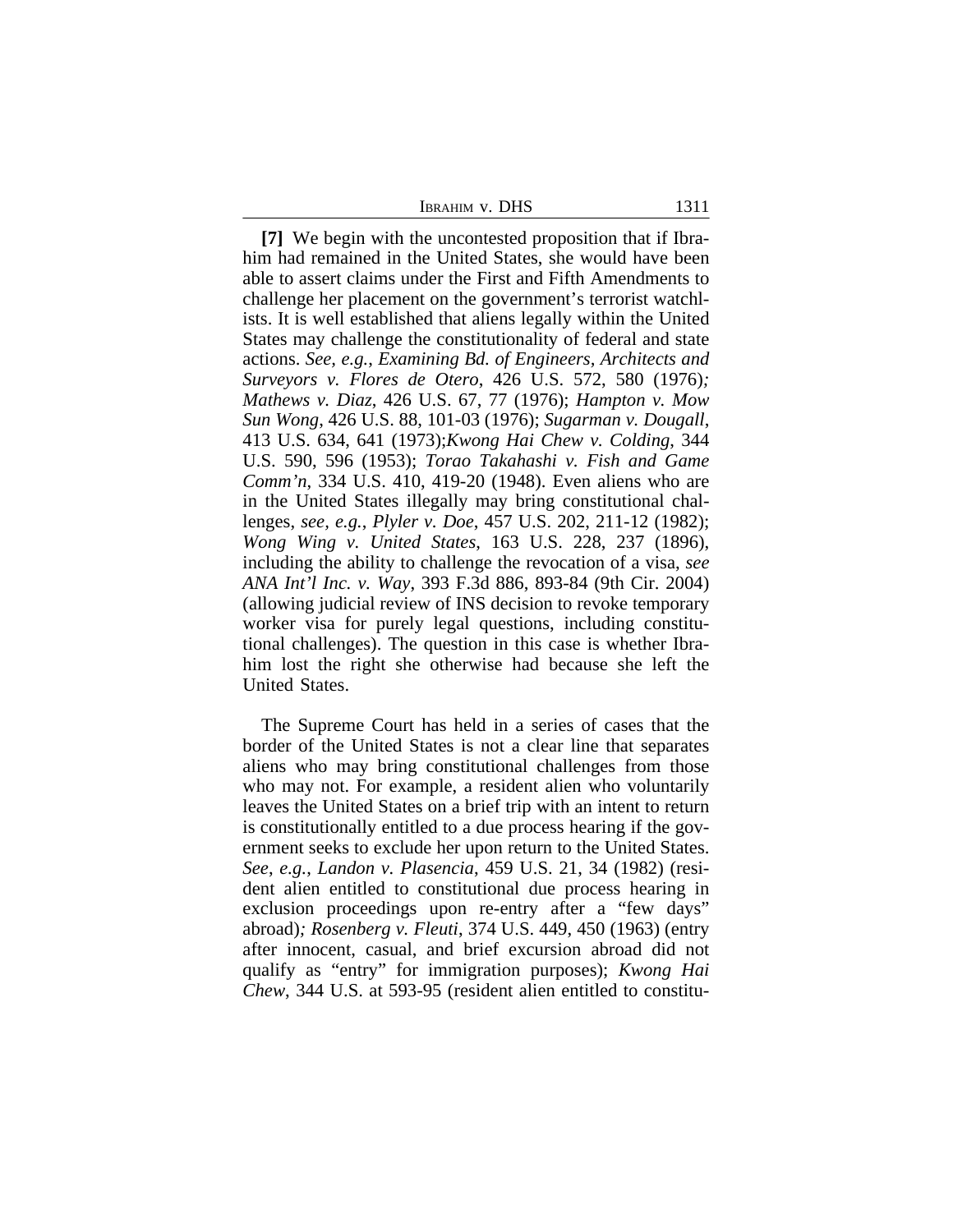tional due process hearing after exclusion following a fivemonth voyage abroad). *See also Boumediene v. Bush*, 553 U.S. 723 (2008) (aliens held as enemy combatants outside the *de jure* sovereign territory of the United States may petition for habeas corpus to challenge the constitutionality of their detention); *Al Maqaleh v. Gates*, 605 F.3d 84, 95-96 (D.C. Cir. 2010) (location of alien outside the United States is only a factor in determining the extraterritorial reach of the Constitution); *Nat'l Council of Resistance of Iran v. Dep't of State*, 251 F.3d 192 (D.C. Cir. 2001) (a foreign organization with property in the United States entitled to constitutional due process hearing before Secretary of State may classify it as a "foreign terrorist organization"); *Cardenas v. Smith*, 733 F.2d 909, 915 (D.C. Cir. 1984) (Colombian national outside the United States entitled to assert due process claim against U.S. government based on seizure of her Swiss bank account); *In re Aircrash in Bali, Indonesia on April 22, 1974*, 684 F.2d 1301, 1308 n.6 (9th Cir. 1982) (nonresident aliens suing on same cause of action as citizens have the right to assert takings claim).

**[8]** In *United States v. Verdugo-Urquidez,* 494 U.S. 259 (1990), the Supreme Court wrote that "aliens receive constitutional protections when they have come within the territory of the United States and developed substantial connections with this country." *Id.* at 271. The Court's statement in *Verdugo* was an elaboration of its earlier language in *United States v. Eisentrager*, 339 U.S. 763 (1950), that an alien "is accorded a generous and ascending scale of rights as he increases his identity with our society." *Verdugo*, 494 U.S. at 269 (quoting *Eisentrager*, 339 U.S. at 770) (internal quotations omitted). The Court wrote in *Boumediene* that the right of an alien outside the United States to assert constitutional claims is based on "objective factors and practical concerns" rather than "formalism." 553 U.S. at 764. In determining the constitutional rights of aliens outside the United States, the Court applies a "functional approach" rather than a bright-line rule. *Id.*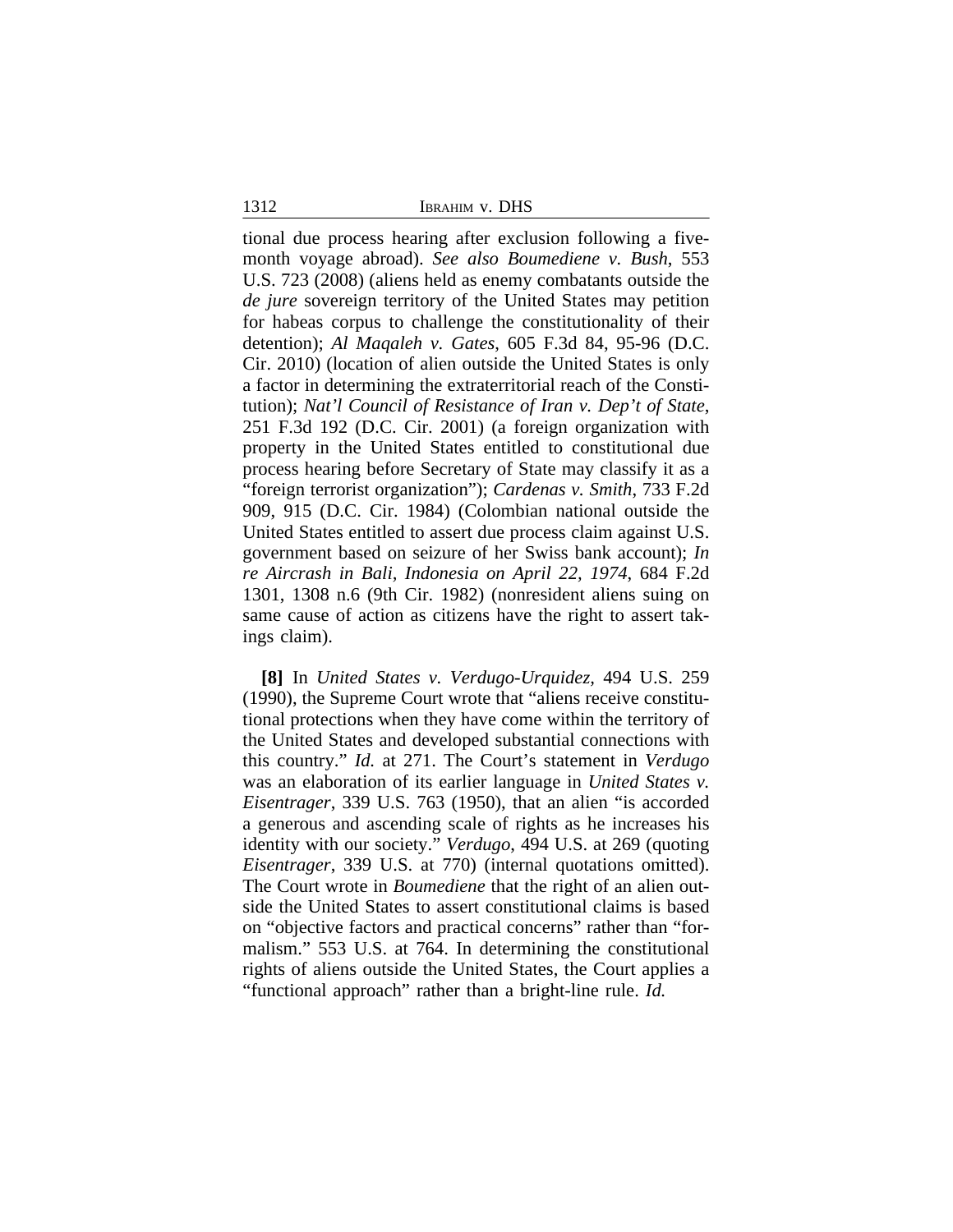A comparison of Ibrahim's case with *Verdugo, Eisentrager*, and *Boumediene* is instructive.

In *Verdugo*, plaintiff had been arrested in Mexico and brought against his will to the Mexico-United States border, where he was turned over to United States authorities and imprisoned in the United States while awaiting trial on narcotics smuggling charges. The Court held that the plaintiff had "no previous *significant voluntary connection* with the United States" and therefore had no right to assert a Fourth Amendment challenge searches and seizures of his property by United States agents in Mexico. *Verdugo*, 494 U.S. at 271 (emphasis added).

Relying on *Verdugo*, the government insists that Ibrahim left the United States "voluntarily" and that she thereby forfeited any right to assert constitutional claims she might have had if she had remained in the United States. The government mistakes the nature of the *Verdugo* inquiry. Under *Verdugo*, the inquiry is whether the alien has voluntarily established a connection with the United States, not whether the alien has voluntarily left the United States. The circumstances of an alien's departure may cast some light on whether the alien has established, and wishes to maintain, a voluntarily established connection with the United States. But the mere fact that an alien's departure is voluntary tells us very little. In Ibrahim's case, she left the United States to attend a Stanford-sponsored conference to present her academic research, performed in connection with her Ph.D. studies at Stanford, and she expected to return to Stanford after the conference to complete her studies. Ibrahim thus did not intend to sever her established connection to the United States by her voluntary departure, but rather to develop that connection further.

In *Eisentrager*, the plaintiffs were German citizens who had been arrested in China, convicted of violating the laws of war after adversary trials before a U.S. military tribunal in China, and sent to a prison in Germany to serve their sen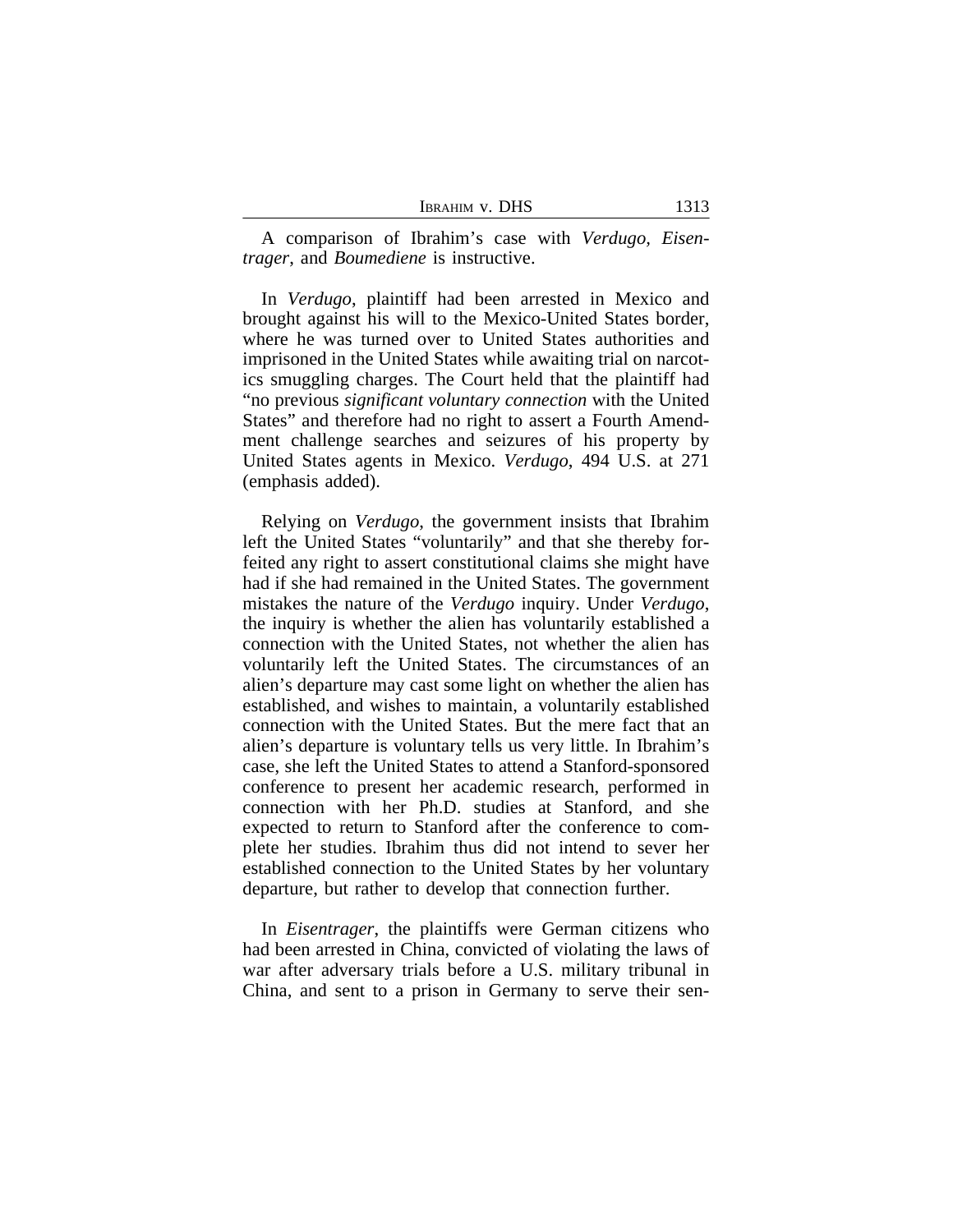tences. The Supreme Court held that they did not have a right to seek a writ of habeas corpus under our Constitution. The Court summarized:

[To agree with plaintiffs that they are entitled to seek habeas] we must hold that a prisoner of our military authorities is constitutionally entitled to the writ, even though he (a) is an enemy alien; (b) has never been or resided in the United States; (c) was captured outside of our territory and there held in military custody as a prisoner of war; (d) was tried and convicted by a Military Commission sitting outside the United States; (e) for offenses against laws of war committed outside the United States; (f) and is at all times imprisoned outside the United States.

339 U.S. at 777.

Ibrahim's case is unlike that of the plaintiffs in *Eisentrager*. She has not been convicted of, or even charged with, any violation of law. She is a citizen of a country with which we have never been at war. She contends that the placement of her name on the government's terrorist watchlists is a mistake. Her contention is not implausible, given the frequent mistakes the government has made in placing names on these lists. She has established a substantial voluntary connection with the United States through her Ph. D. studies at a distinguished American university, and she wishes to maintain that connection.

**[9]** In *Boumediene*, the plaintiffs were aliens who had been designated as enemy combatants and who were detained at the United States Naval Station in Guantanamo. Plaintiffs had not been tried or convicted of any crime. They sought federal habeas corpus. The government argued that because plaintiffs were aliens who had committed acts outside the United States and were being detained outside the United States, they were not entitled to seek habeas relief. The Court rejected the gov-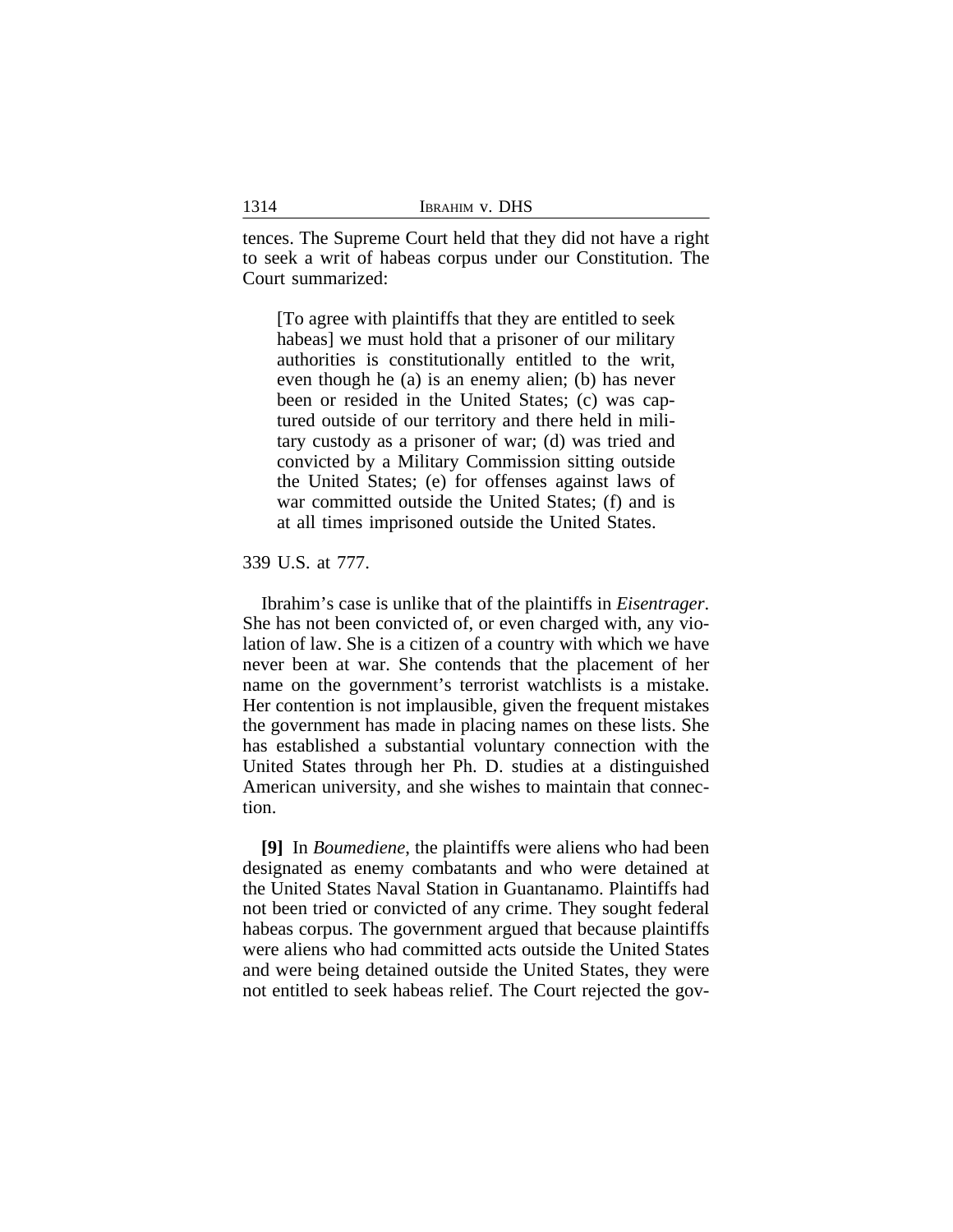ernment's proposed bright-line rule, calling it a "formal, sovereignty-based test." 553 U.S. at 764. The Court wrote that while the United States does not have *de jure* sovereignty over the Naval Station at Guantanamo Bay, it "maintains *de facto* sovereignty." *Id.* at 755. Applying a "functional approach," *id.* at 764, the Court held that the plaintiffs in *Boumediene*, unlike the plaintiffs in *Eisentrager*, had a right to seek a writ of habeas corpus.

Ibrahim shares an important similarity with the plaintiffs in *Boumediene.* The *Boumediene* plaintiffs and Ibrahim both sought (or seek) the right to assert constitutional claims in a civilian court in order to correct what they contend are mistakes. In *Boumediene*, plaintiffs sought the right to try to establish they were not, in fact, enemy combatants. Ibrahim seeks the right to try to establish that she does not, in fact, deserve to be placed on the government's watchlists.

**[10]** The government in *Boumediene* proposed a brightline "formal sovereignty-based test" under which the absence of *de jure* jurisdiction over Guantanamo would have meant that plaintiffs had no right to seek habeas corpus under the Constitution. The Court disagreed, adopting instead a "functional approach" under which the absence of *de jure* jurisdiction was not determinative. *Id.* at 764. The government proposes a similar bright-line "formal sovereignty-based test" in Ibrahim's case. Under the government's proposed test in this case, any alien, no matter how great her voluntary connection with the United States, immediately loses all constitutional rights as soon as she voluntarily leaves the country, regardless of the purpose of her trip, and regardless of the length of her intended stay abroad. The government's proposed test is not the law. The law that we are bound to follow is, instead, the "functional approach" of *Boumediene* and the "significant voluntary connection" test of *Verdugo*.

**[11]** Under *Boumediene* and *Verdugo*, we hold that Ibrahim has "significant voluntary connection" with the United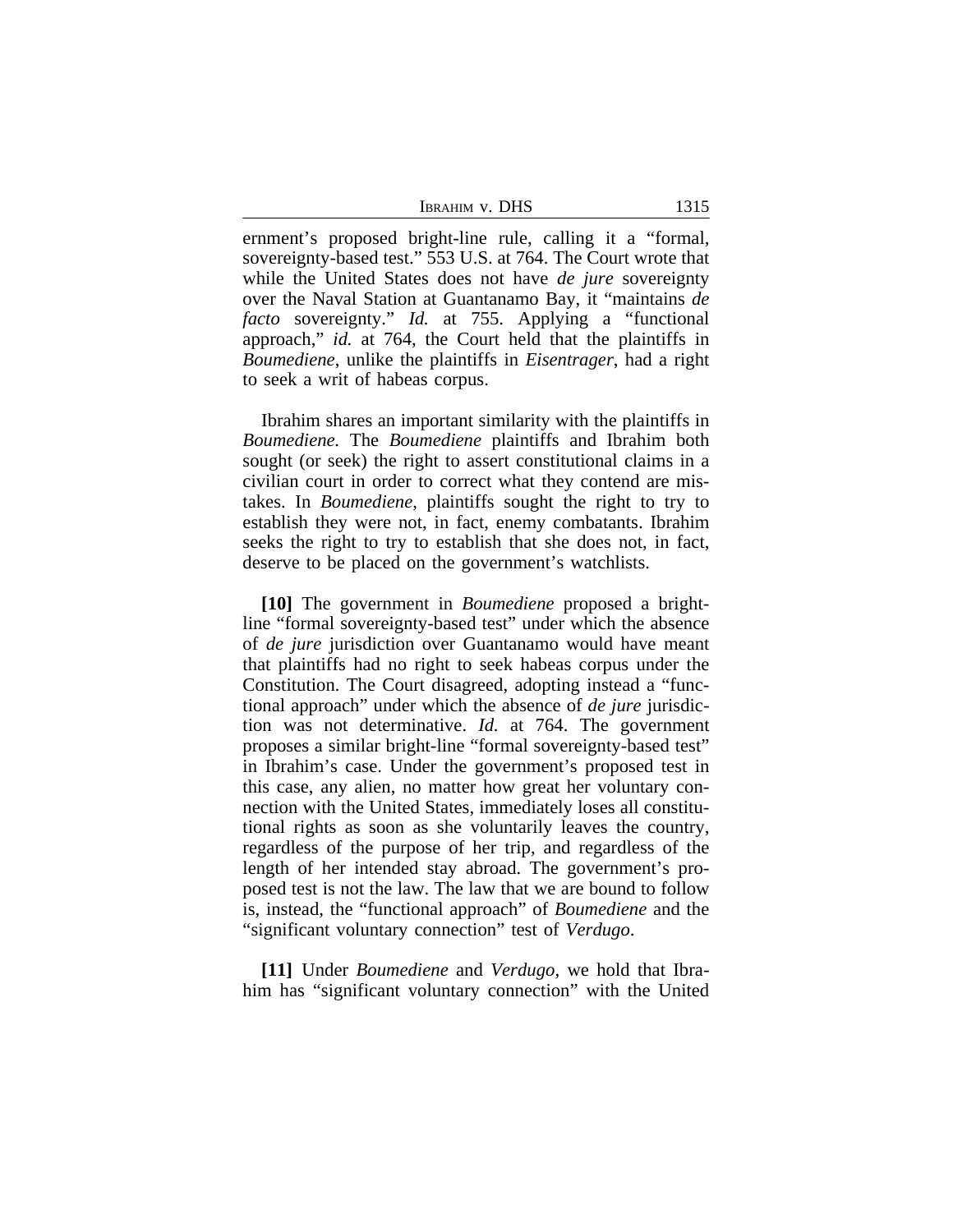States. She voluntarily established a connection to the United States during her four years at Stanford University while she pursued her Ph.D. She voluntarily departed from the United States to present the results of her research at a Stanfordsponsored conference. The purpose of her trip was to further, not to sever, her connection to the United States, and she intended her stay abroad to be brief.

**[12]** We do not hold that tourists, business visitors, and all student visa holders have the same connection to the United States as Ibrahim. Nor do we hold that Congress is without authority to exclude undesirable aliens from the United States and to prescribe terms and conditions for entry and re-entry of aliens. *See, e.g.*, *Hampton*, 426 U.S. at 101 n.21; *Galvan v. Press*, 347 U.S. 522, 530-31 (1954); *Shaughnessy v. United States ex rel. Mezei*, 345 U.S. 206, 210-11 (1953). We hold only that Ibrahim has established "significant voluntary connection" with the United States such that she has the right to assert claims under the First and Fifth Amendments. Like the Court in *Boumediene*, we express no opinion on the validity of the underlying constitutional claims. *Boumediene*, 553 U.S. at 733.

## D. Discovery Rulings

#### 1. Discovery Order

Ibrahim challenges a discovery order entered by the district court. After remand from this court but before the federal defendants were dismissed, Ibrahim sought through discovery: (1) FBI phone logs; (2) TSA employee logs from the San Francisco airport; (3) TSA employee logs from the Transportation Security Operations Center; (4) the No-Fly List and other documents identifying Ibrahim as a candidate for special screening; (5) documents considered when placing Ibrahim's name on the No-Fly List; (6) documents considered when placing Ibrahim's name in the TSDB; (7) documents discussing her detention at SFO; (8) documents instructing law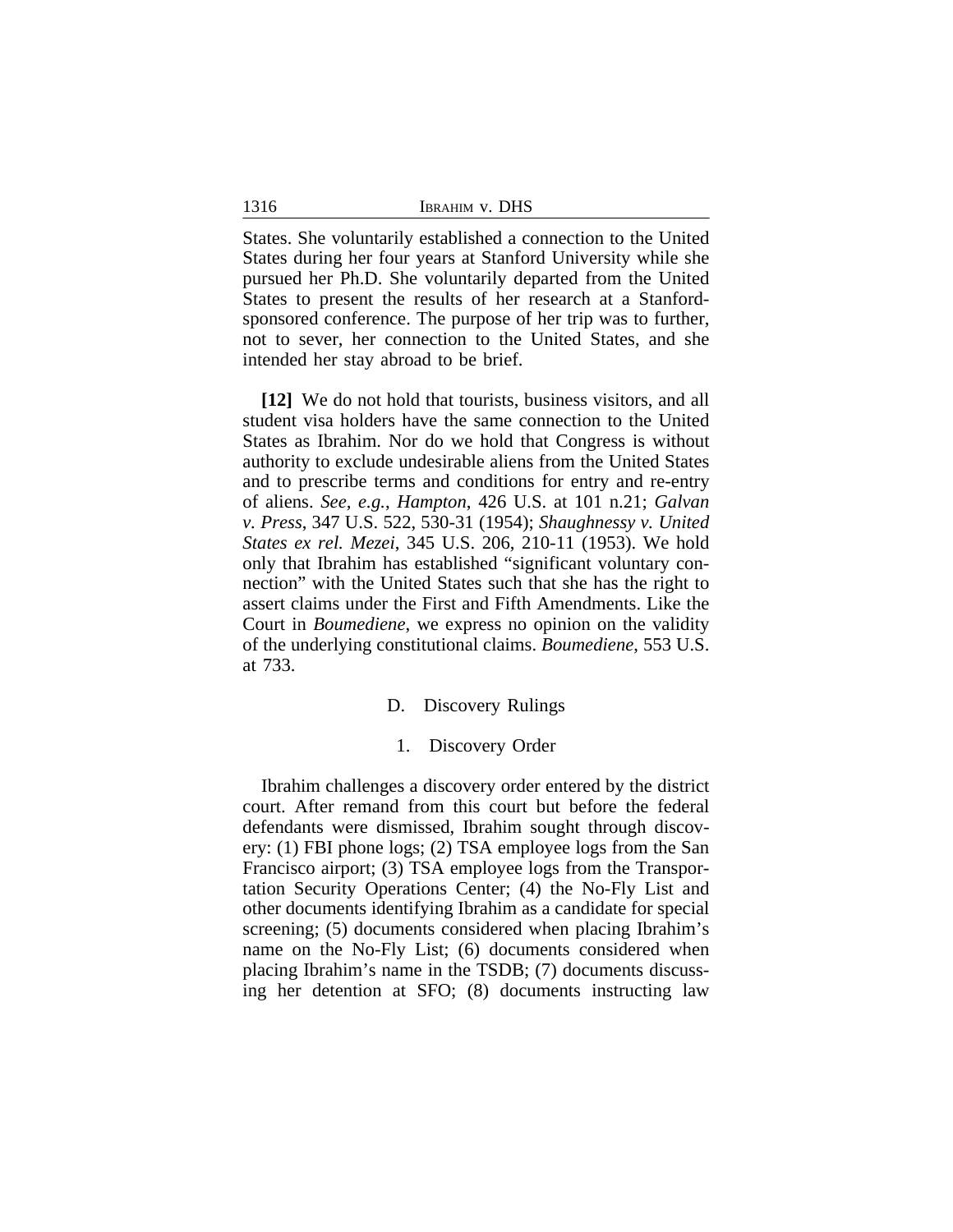enforcement to arrest or detain Ibrahim; (9) documents discussing instructions about the incident exchanged between federal and local defendants; (10) documents discussing instructions about her between federal and local defendants; and (11) video recordings of certain conversations. The district court did not rule on these requests before dismissing the federal defendants.

After the federal defendants were dismissed, Ibrahim renewed her discovery request on the ground that these documents were relevant to her still-pending claims for damages against the city and private defendants. The district court ordered the federal defendants to produce documents numbered (1) through (3) and (7) through (11), above, because the information contained in these documents was relevant to Ibrahim's still-pending claims.

However, the district court denied Ibrahim's request for documents numbered (4) through (6), on the ground that the federal defendants had been dismissed and that the information contained in these documents was relevant, if at all, only to the claims against the now-dismissed federal defendants. The court also denied Ibrahim's request for responses to interrogatories directed to the federal defendants, on the ground that interrogatories can be directed only to parties. Fed. R. Civ. P. 33.

**[13]** We vacate the district court's denial of discovery of these three categories of documents, and its denial of the request for interrogatories, in light of our holding that Ibrahim has the right to assert claims against the federal defendants under the First and Fifth Amendments. We leave it to the district court to determine whether, in light of our holding, all or part of Ibrahim's discovery requests should be granted.

2. Disclosure of Non-testifying Experts.

Ibrahim also appeals the denial of her request to share Sensitive Security Information with her non-testifying experts.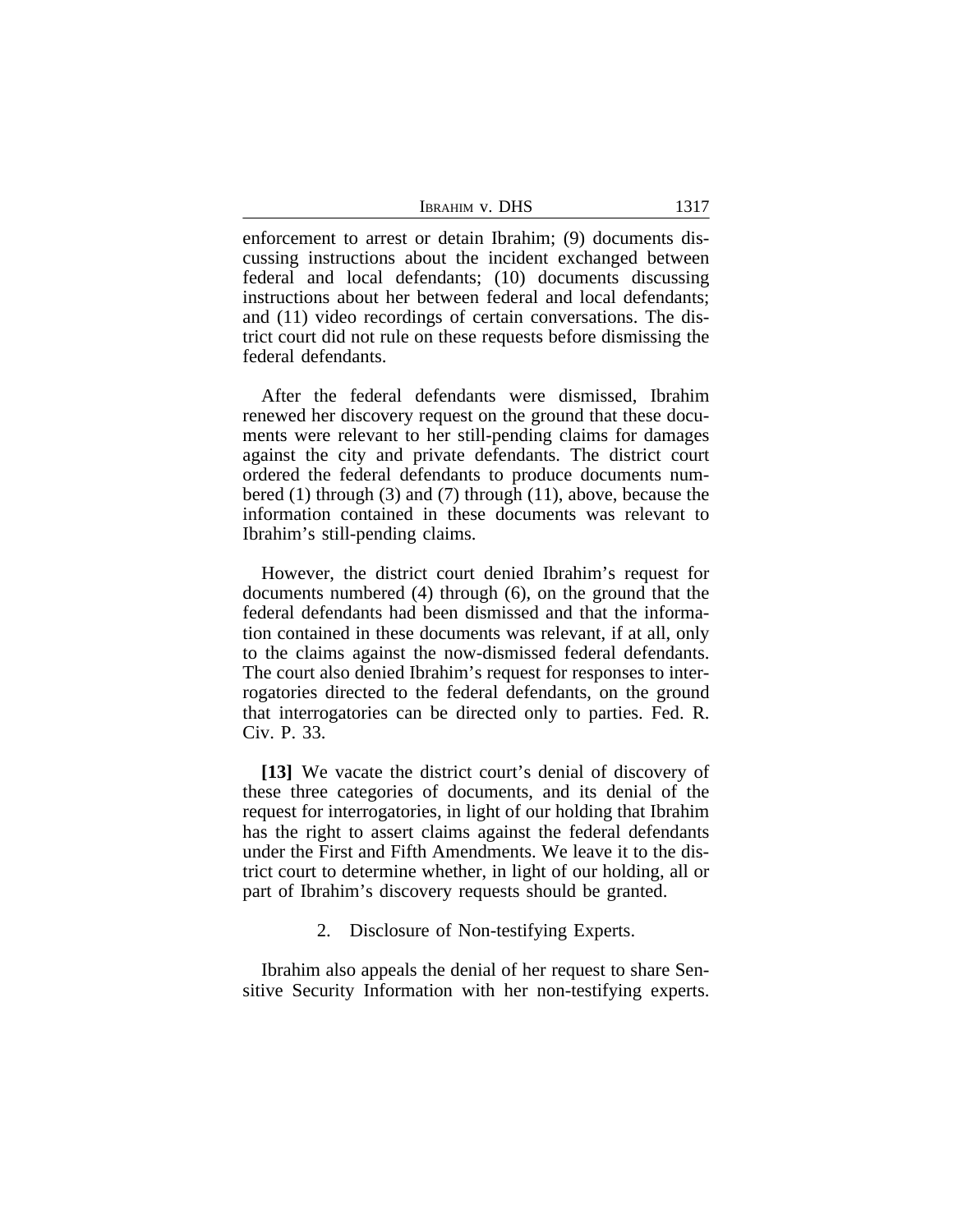Sensitive Security Information is "information obtained or developed in the conduct of security activities . . . the disclosure of which TSA has determined would . . . [b]e detrimental to the security of transportation."  $49$  C.F.R.  $\S$  1520.5(a)(3). Such information is shared only with "covered persons" who have a "need to know" the information "to carry out transportation security activities." *Id.* at 1520.7(j), 1520.11(a)(1). Under § 525(d) of the Department of Homeland Security Appropriations Act of 2007, Pub. L. No. 109-295, 120 Stat. 1355, 1382 (Oct. 4, 2006), Congress has authorized the disclosure of "Sensitive Security Information" during discovery to civil litigants who show "substantial need" for the information, provided that the district court

enters an order that protects the [Sensitive Security Information] from unauthorized or unnecessary disclosure and specifies the terms and conditions of access, unless upon completion of a . . . terrorist assessment like that done for aviation workers on the persons seeking access to [Sensitive Security Information] . . . the Transportation Security Administration or DHS demonstrates that such access to the information for the proceeding presents a risk of harm to the nation.

**[14]** Ibrahim argues that the identity of non-testifying experts is not discoverable, and that the identity of her experts will be revealed if they are required to submit to a TSA background check. Rule 26(b)(4)(D) provides, "Ordinarily, a party may not, by interrogatories or deposition, discover facts known or opinions held by an expert who has been retained or specially employed by another party in anticipation of litigation or to prepare for trial and who is not expected to be called as a witness at trial." Ibrahim's reliance on Rule 26 is misplaced for three reasons. First, Rule 26 shields only against disclosure through interrogatories and depositions; it does not shield against disclosure when information is required pursuant to a background check mandated by statute.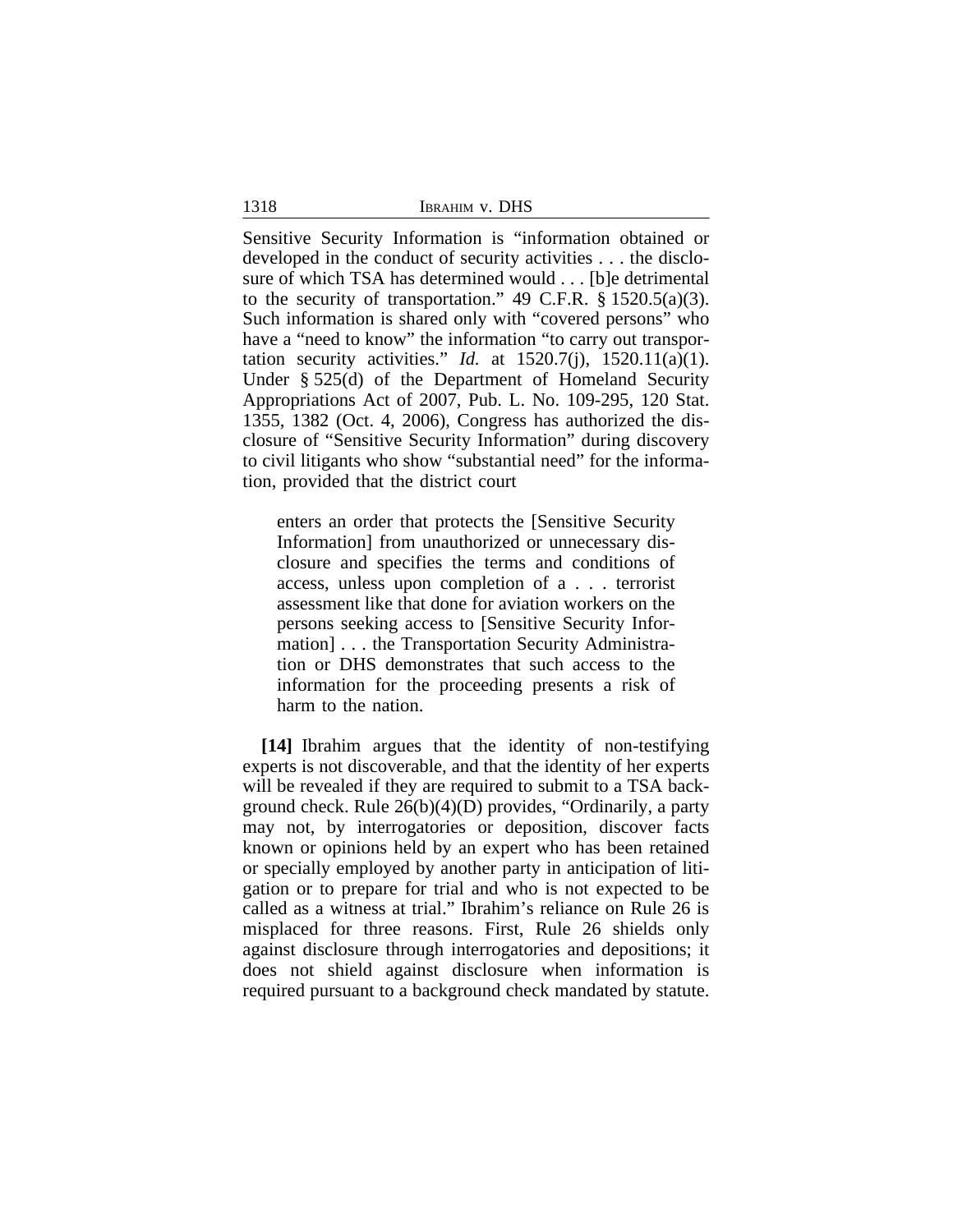| IBRAHIM V. DHS | 1319 |
|----------------|------|
|----------------|------|

Second, Ibrahim has not shown how a background check will reveal "facts known or opinions held" by her experts. Finally, the rule does not prevent disclosure of the identity of a nontestifying expert, but only "facts known or opinions held" by such an expert. *See also* Fed. R. Civ. P. 26(b)(3)(B) (preventing disclosure of "mental impressions, conclusions, opinions, or legal theories of a party's attorney or other representative concerning the litigation"). The district court correctly held:

It is commonplace for experts and consultants on both sides of any ordinary civil action to be vetted so that trade secrets and other sensitive information will not fall into the hands of someone with an adverse position to the owner of the sensitive information (other than, of course, adverse parties to the litigation itself). The risk is simply too great that someone in such an adverse position will be tempted to misuse sensitive information for a purpose other than the litigation. For example, a trade secret might be misappropriated by a consultant or expert and written into a pending patent application. This risk is all the greater when dealing with [Sensitive Security Information] and national security. Indeed, it is hard to imagine *any* legitimate reason for suppressing the identity of experts or consultants and exempting them from the security screening process, given that our country has a legitimate need to know that those experts and consultants can be trusted with the [Sensitive Security Information] in this case.

(emphasis in original).

### Conclusion

We hold that Ibrahim has significant voluntary connection to the United States and she may therefore assert claims against the federal defendants for prospective relief under the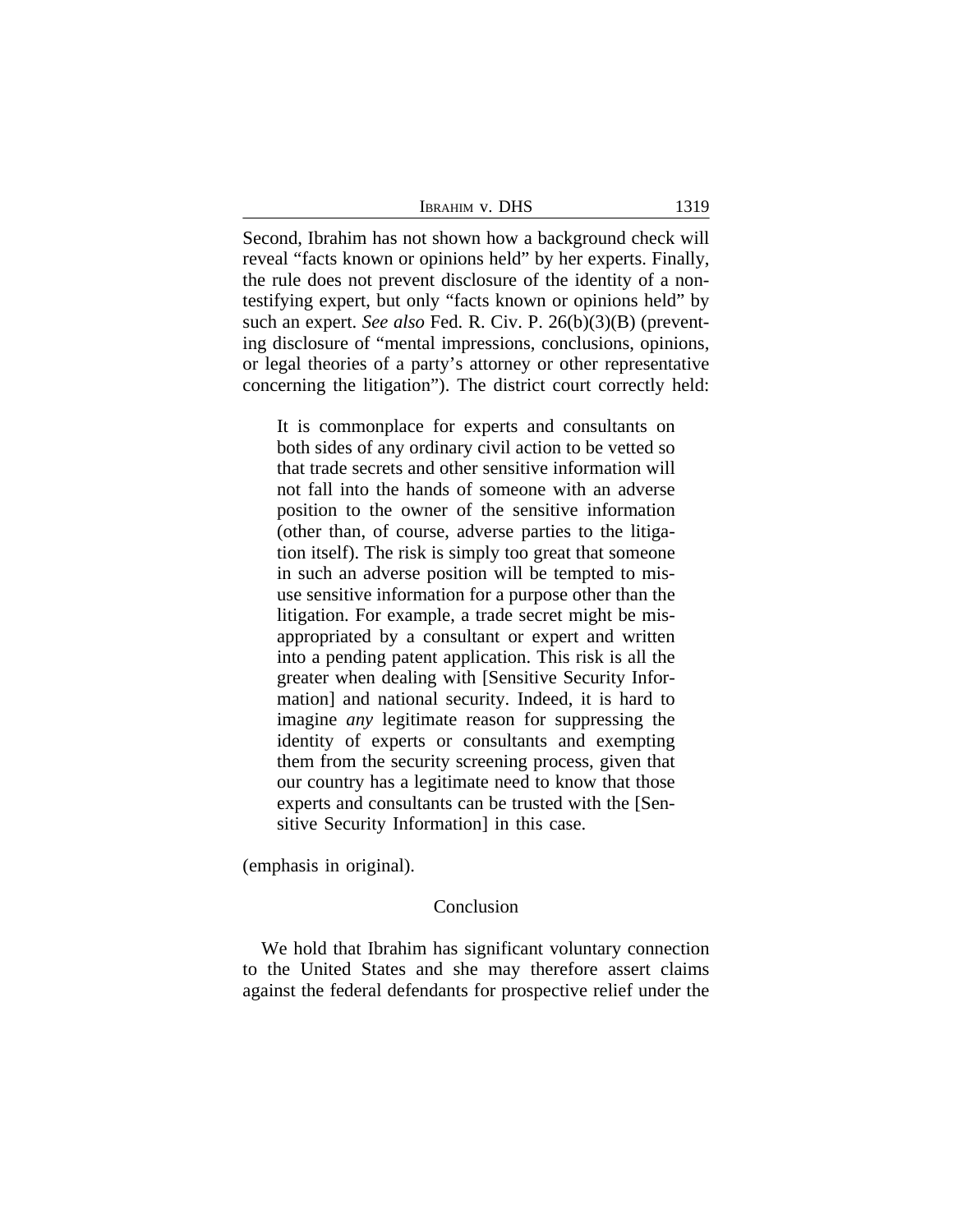First and Fifth Amendments. We vacate in part and affirm in part the district court's discovery rulings.

We REVERSE in part, AFFIRM in part, and VACATE in part. We REMAND for further proceedings consistent with this opinion. Costs to Appellant.

#### DUFFY, District Judge:

I dissent.

The facts that are pled and developed by the Petition and submission of the government show that the Petitioner, Rahinah Ibrahim, was in the United States from 2001 to 2005 on a student visa to earn her doctorate from Stanford University. Prior to the time she left her native Malaysia for Stanford, she had been an assistant professor at the University Putra Malaysia in Serdang, Malaysia. Near the end of her doctoral studies, Petitioner was invited to participate in a symposium at that same university to present her research. She voluntarily purchased her ticket to Malaysia and made the other necessary arrangements to attend the symposium. On January 2, 2005, Petitioner arrived at the airport in San Francisco as per the ticket and was advised by a representative of United Airlines that she was on a "No Fly" list. Instead of issuing her a boarding pass, the representative called the San Francisco police. Petitioner was arrested and detained for two hours until F.B.I. agents arrived and directed that she be released.**<sup>1</sup>** The Petitioner was told she was no longer on the "No Fly" list at that time. The very next day, Petitioner went to the airport where she was again told her name was on the

**<sup>1</sup>**Petitioner sued the San Francisco Airport, City and County of San Francisco, San Francisco Police Department and certain San Francisco Police Department officers for false arrest as part of this action. This claim was settled when she received the sum of \$225,000.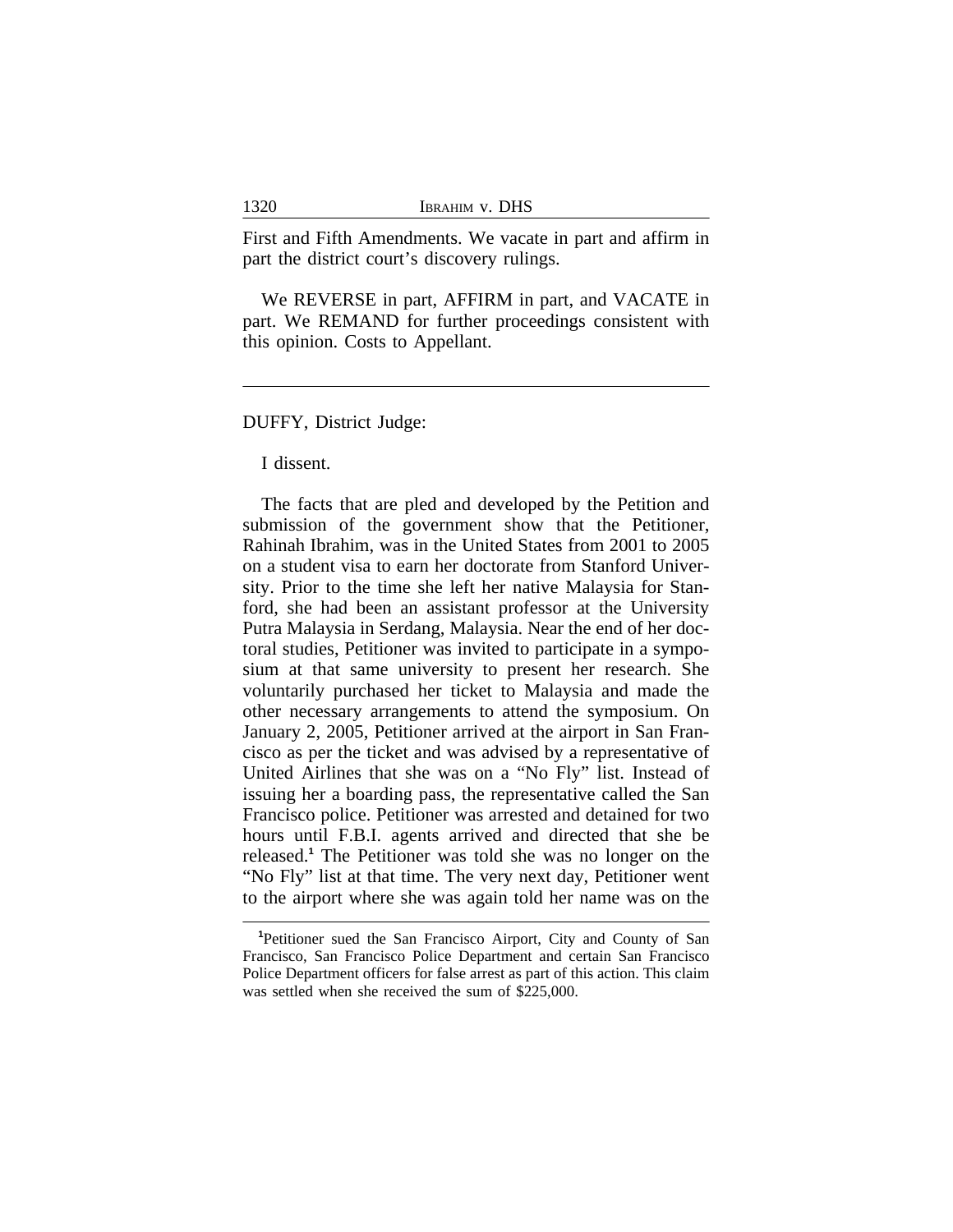| IBRAHIM V. DHS | 1321 |
|----------------|------|
|----------------|------|

"No Fly" list. Petitioner nevertheless boarded her plane, and although she claims she was subjected to enhanced scrutiny and searches at every stopover on the trip, she successfully arrived in Malaysia.

Petitioner attended the symposium and stayed in Malaysia for an additional two months until March 10, 2005, when she attempted to board a return flight to the United States. She was prevented from doing so and was told by a ticketing agent in Malaysia that she would have to wait for clearance from the U.S. embassy before being permitted to board. She was also told by another ticketing agent that a note next to her name instructed airport personnel to alert the police and have her arrested.

Petitioner has been unable to return to the United States since leaving in 2005. She has remained in contact with her friends at Stanford, using electronic devices and meeting with them in person outside of the United States. She claims, however, that such means of contact are inadequate and lists them among her injuries in bringing the present action. Petitioner also claims her alleged placement on the "No Fly" list constitutes injury because she is prevented from flying U.S. airline carriers to other foreign countries and from otherwise flying over U.S. airspace.

On March 24, 2005, Petitioner submitted a request to the Transportation Security Administration's ("TSA") "Passenger Identity Verification" program to clear her name from the "No Fly" list. Petitioner received a written response approximately one year later, advising her that any records warranting corrections had been modified. This response did not indicate whether Petitioner's name appeared on the "No Fly" list or other terrorist watchlists.

On April 14, 2005, an American consul in Malaysia sent Petitioner a letter. She learned that the State Department had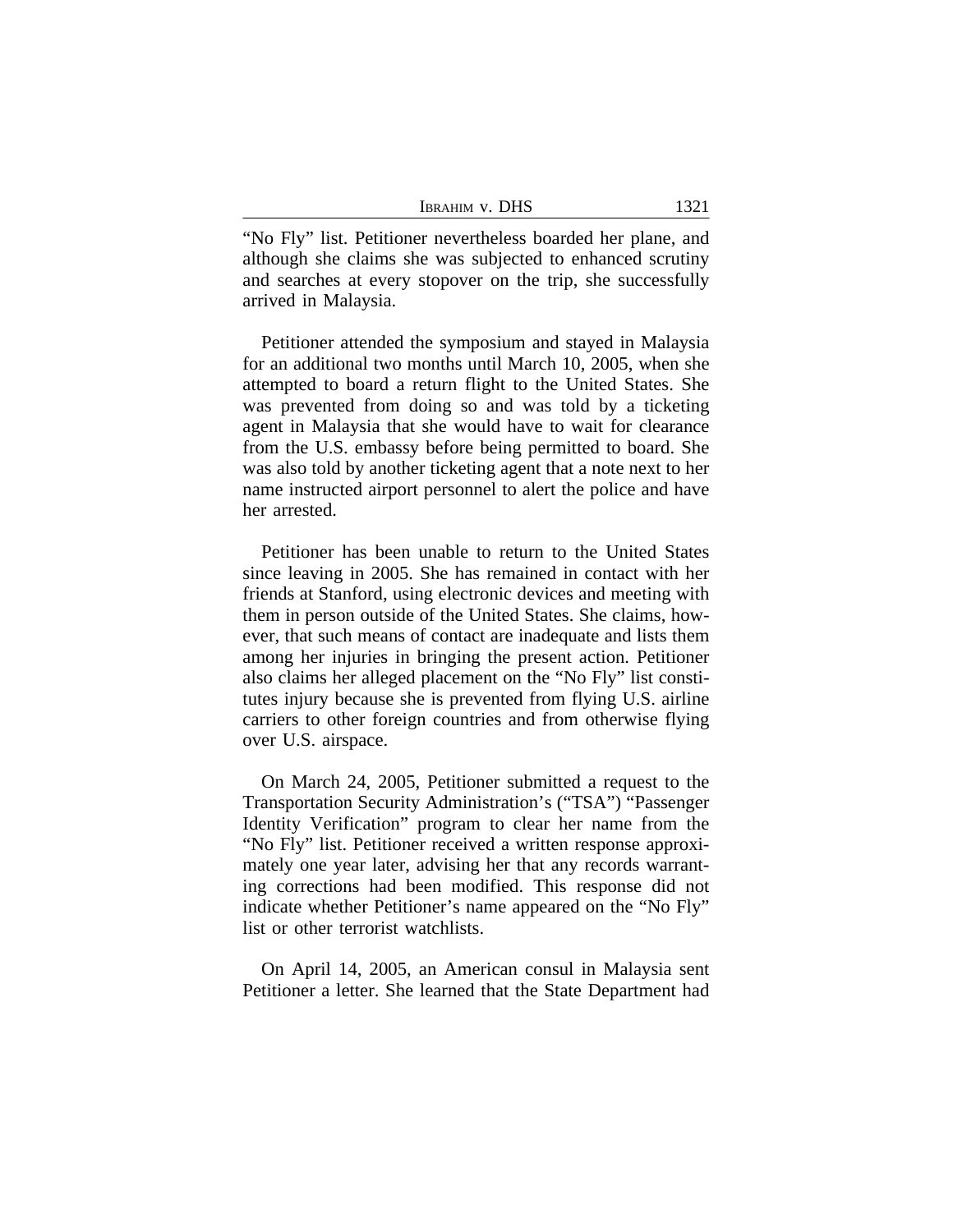| IBRAHIM V. DHS |  |  |
|----------------|--|--|
|----------------|--|--|

revoked her student visa on January 31, 2005.**<sup>2</sup>** The letter referenced Section 212(a)(3)(B) of the Immigration and Nationality Act ("INA") as grounds for revocation.**<sup>3</sup>** This INA provision was again referenced in the denial of her later application for a visitor visa. Petitioner claims, however, that the denials of her original student visa and her visitor visa application are solely because she is on the "No Fly" list. She instituted this Petition to remove her name from the "No Fly" list and other terrorist watchlists with the announced expectation that the State Department would then issue her a visitor visa. It is clear that one of the principal reasons Petitioner plans to visit the United States is to advance her academic career.

The only evidence in the record concerning the relationship between visa decisions and the "No Fly" list is the flat statement by the State Department that the revocation of Petitioner's student visa did not depend on Petitioner's being on the "No Fly" list: "[v]isa decisions are independent from and made without reference to any 'No Fly' list."

As the majority recognizes, courts cannot interfere with the granting (or revocation) of a visa. (*See Bustamante v. Mukasey*, 531 F.3d 1059, 1060 (9th Cir. 2008))); *see also* 8 U.S.C. §§ 1104(a); 1201(I). The majority, however, would grant Petitioner a hearing on the question of her placement on

who: (I) has engaged in a terrorist activity; (ii) a consular officer, the Attorney General, or the Secretary of Homeland Security knows, or has reasonable ground to believe, is engaged in or is likely to engage after entry in any terrorist activity; (iii) has, under circumstances indicating an intention to cause death or serious bodily harm, incited terrorist activity

is "ineligible to receive visas and ineligible to be admitted to the United States . . . ." 8 U.S.C. § 1182(a)(3)(B).

1322

<sup>&</sup>lt;sup>2</sup>Although according to Petitioner's brief, her student visa was valid until January 2007, it was due to expire at the end of her studies, which occurred some three months later in June 2005.

**<sup>3</sup>**The INA provides, in pertinent part, that any alien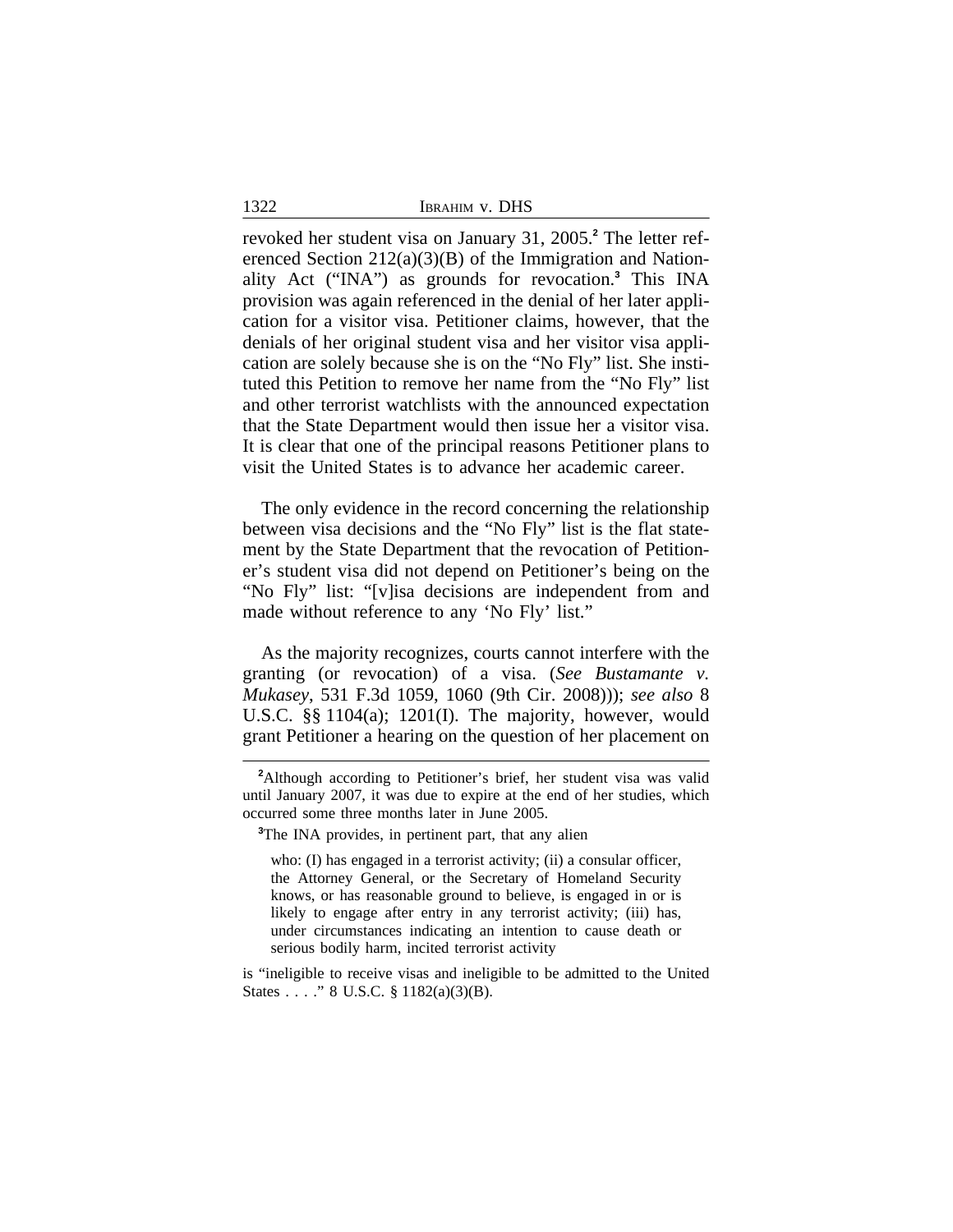| 1323<br>Ibrahim v. DHS |  |
|------------------------|--|
|                        |  |

the "No Fly" list, among other government watchlists. They claim that the Petitioner has a constitutional right to such a hearing because of her "substantial voluntary connections" to the United States. The government has argued that an alien located outside the jurisdiction of the United States cannot seek a mandatory injunction for alleged "as applied" unconstitutionality. I do not believe it necessary to adopt this bright line test that the government suggests. Instead, let us turn to the cases cited by the majority as precedent for their decision.

The majority relies on a number of cases to show that certain aliens located outside the United States can challenge the constitutionality of U.S. laws. One such case is *Kwong Hai Chew v. Colding*, 344 U.S. 590 (1953). In that case, the petitioner, of Chinese ancestry, entered the United States in the early 1940s during World War II. He served honorably in the United States Merchant Marine and married an American woman who had been born in this country. After the war, he continued in his career as a seaman. He received seaman's papers from the United States Coast Guard, and in 1950 he obtained a job on the S.S. Sir John Franklin, an American flagship. The voyage took several months. At all times during this voyage, Kwong Hai Chew was serving as a seaman under American articles and thus was under *de facto* jurisdiction of the United States. If he had violated U.S. law, the United States could have prosecuted him. Kwong Hai Chew was also entitled to U.S. "maintenance and cure."<sup>4</sup> Upon the ship's return to San Francisco, Kwong Hai Chew was denied entry, and the ship thereafter sailed to New York where Kwong Hai Chew was put on Ellis Island "for safe-keeping on behalf of

<sup>&</sup>lt;sup>4</sup><sup>4</sup>Maintenance and cure" is a benefit given to American seamen under an ancient doctrine that the master of a ship cannot abandon a sick seaman in a foreign port but must see to the well-being of the seaman. Thus, the master must pay for the "cure" of the seaman's injury or illness and to maintain the seaman until he can be returned to the home port. Rules for such expenditures are set in part by the flag of the vessel, in which the seaman served. 1B Matthew Bender, Benedict on Admiralty § 42 (7th ed. 2011).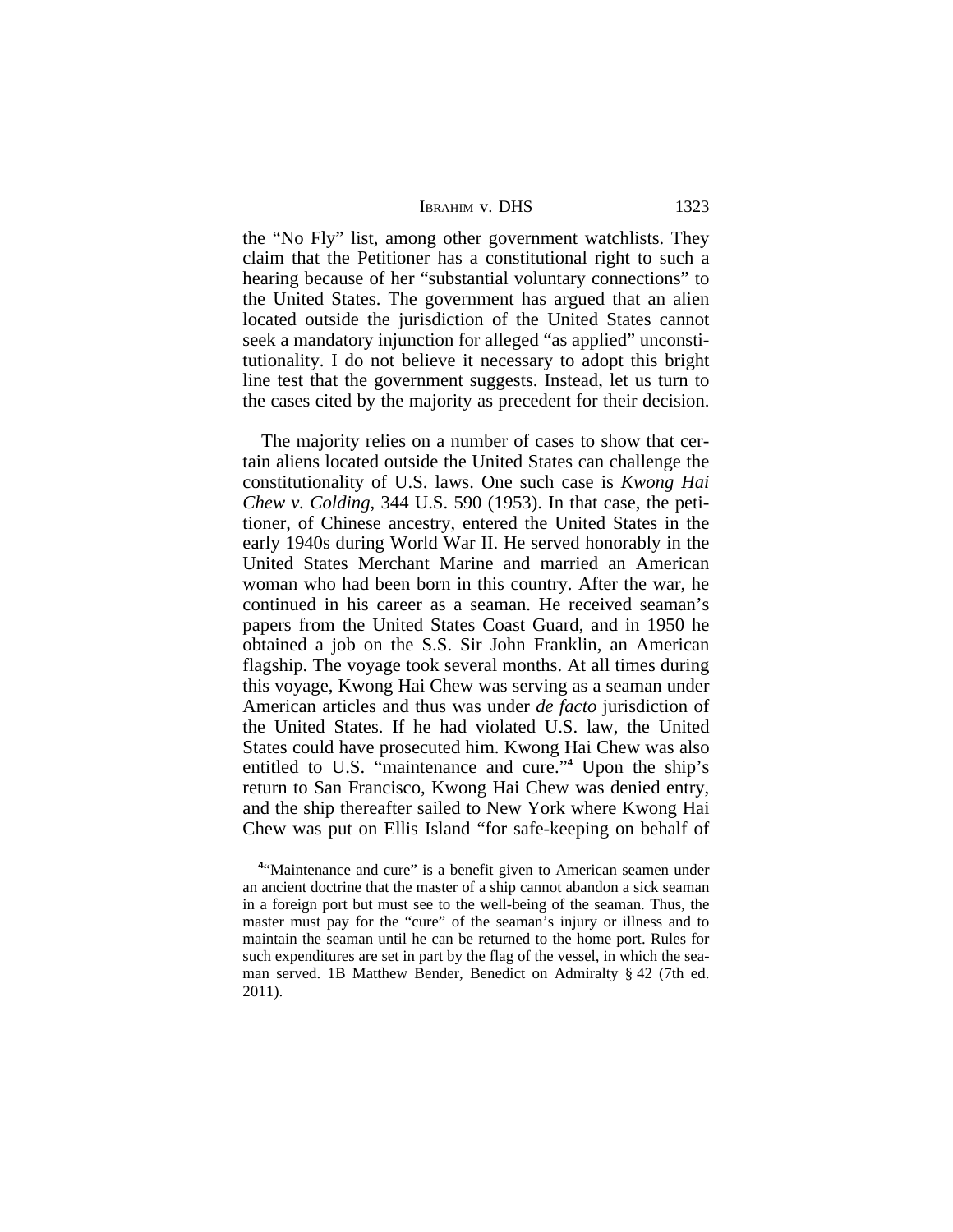| <b>IBRAHIM</b> |  | DHS |
|----------------|--|-----|
|----------------|--|-----|

the master of the S.S. 'Sir John Franklin.' " *Id.* at 595. The Supreme Court recognized that, while Kwong Hai Chew was on the high seas, he was at all times under the jurisdiction of the United States, as evidenced by the American flag on the S.S. Sir John Franklin.

Kwong Hai Chew did not attack the validity of the law that permitted the United States Attorney General to exclude certain aliens from entry into the United States. The Court viewed his position as if he were within the continental United States at all times in question and permitted the issuance of the writ of habeas corpus. *Kwong Hai Chew* merely proves the majority's "uncontested proposition that if Ibrahim had remained in the United States," she would have been able to challenge the constitutionality of the government's action in placing her on the terrorist watchlists. In the instant case, Petitioner resides in Malaysia and, therefore, does not enjoy the right of constitutional challenge.

Slightly more instructive on the issue of whether aliens located outside of the United States can bring constitutional claims is *Boumediene v. Bush*, 553 U.S. 723 (2008). There, the action was brought on behalf of certain aliens held captive at the U.S. naval base at Guantánamo Bay, Cuba. Boumediene and his fellow petitioners found themselves under *de facto* U.S. jurisdiction in Guantánamo Bay, where the United States exercised "absolute and indefinite control." *Id.* at 727. The Supreme Court rejected the same bright line test proposed by the government here and found that Boumediene and his fellow petitioners had the right to seek the writ of habeas corpus. The Supreme Court's decision did not disregard the extraterritoriality of the claims being asserted, but focused instead on the fact that Boumediene and his fellow petitioners held at Guantánamo Bay were in U.S. custody following capture in, and transfer from, various foreign lands. Here, the Petitioner, knowing that she could be forever banned from returning to this country, voluntarily left and

1324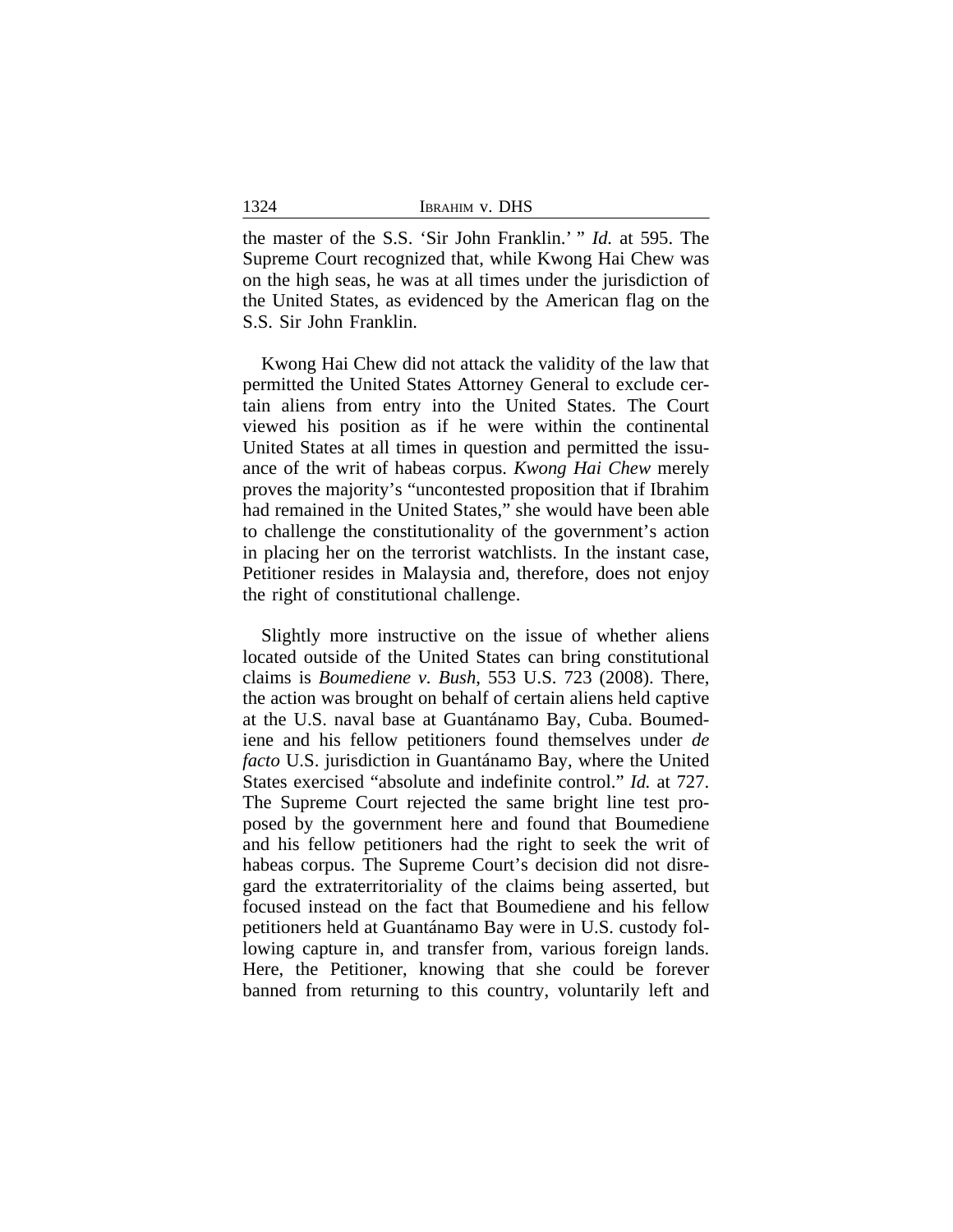| 1325<br>Ibrahim v. DHS |
|------------------------|
|                        |

returned to her native land, outside of U.S. jurisdiction.**<sup>5</sup>** No one can believe that she did not know exactly the consequences of the choice she made.

In *Johnson v. Eisentrager*, 339 U.S. 763 (1950), a group of German nationals sought the writ of habeas corpus after being arrested by the United States Army in China, convicted of violating the laws of war by a Military Commission sitting in China, and imprisoned in Germany. The Supreme Court held that such "enemy aliens, resident, captured and imprisoned abroad" did not have the right to seek the writ. *Id.* at 777. The majority concludes that because the Petitioner is not such a person, she may seek redress for her constitutional claims. The majority, however, overlooks the fact that, like the petitioners in *Eisentrager*, the Petitioner does not find herself under U.S. jurisdiction, whether *de jure* or *de facto*, as did the petitioners in *Boumediene*.

I must also note a crucial distinction between *Boumediene* and *Eisentrager* on the one hand and the present case on the other. The petitioners in the habeas cases cited above sought to challenge their detention at U.S. hands, whereas the Petitioner is not in our custody and therefore can have no grounds on which to seek similar relief.

**<sup>5</sup>**The majority attempts to analogize *Boumediene* and the present case by stating that petitioners in both cases simply sought to correct mistakes the United States had made concerning their status. The majority spends much space on the failures of the TSA, the Terrorist Screening Center and other government agencies in managing the "No Fly" and other watchlists. To my mind, the statistics quoted show a real effort on the government's part to reduce the mistakes and to remove as many people from the "No Fly" and other government watchlists as possible. This effort was expended over the entire time that Petitioner was making complaints and pursuing this lawsuit. It seems to me that, if possible, the government would prefer to drop someone from the watchlists rather than have a possible airing (through costly and public litigation) of the mistakes made. All of which, I believe, is evidence that Petitioner's placement on the "No Fly" list was not a mistake.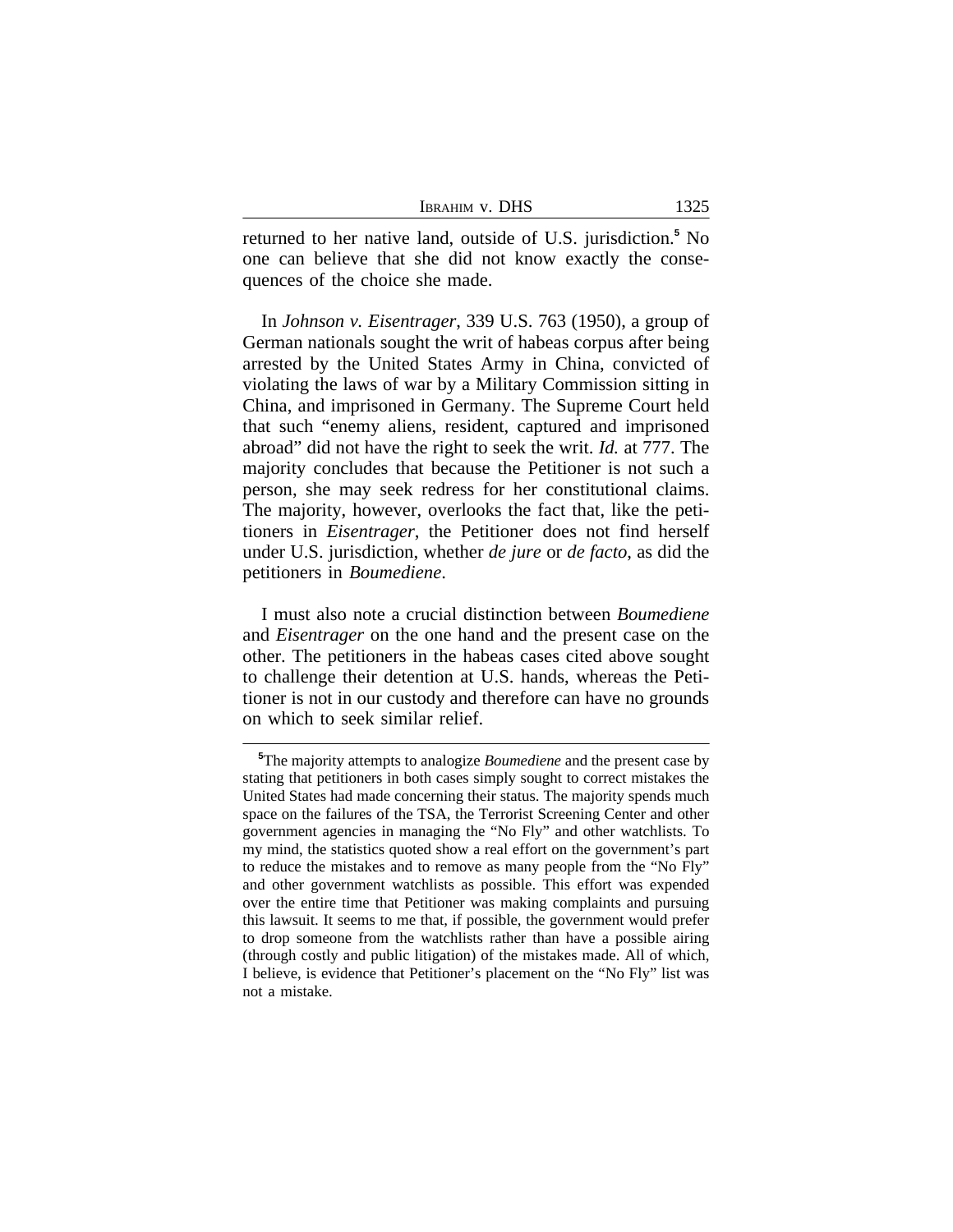| <b>IBRAHIM V. DHS</b> |  |  |
|-----------------------|--|--|
|-----------------------|--|--|

The majority relies on the standard set forth by the Supreme Court in *United States v. Verdugo-Urquidez*, 494 U.S. 259 (1990), to conclude that Petitioner may assert her constitutional claims. Verdugo was a Mexican national who was arrested in Mexico, brought to the United States against his will and imprisoned pending the outcome of narcotics smuggling charges against him. The Supreme Court held that Verdugo had no right to assert claims that the search and seizure of his property in Mexico constituted a Fourth Amendment violation when he had "no previous significant voluntary connection with the United States . . . ." *Id.* at 271.

The majority distinguishes *Verdugo* by finding that Petitioner "established a substantial voluntary connection with the United States through her studies at a distinguished American university." I cannot come to the same conclusion. If we were to hold today that Petitioner may assert her constitutional claims because she formed a "substantial voluntary connection with the United States" while here on a student visa, then we would be hard pressed not to allow all alien students who studied in the United States and subsequently left the country to bring constitutional claims in our courts.

The majority seems to think that the holding of this case can be restricted to Petitioner and her constitutional claims alone. In doing so, however, it points to no reason why those similarly situated to the Petitioner could not avail themselves of the holding of this case. The majority believes it is enough that Petitioner (1) was in the country for a period of time, and (2) that upon departure she intended to come back to the country. If this were sufficient to vest constitutional rights in an alien located outside of the United States to bring actions in the United States against the government, there would be a significant number of aliens in the world just waiting to get into court. For example, a visitor to this country who overstays his visa, makes a livelihood in this country for a substantial amount of time, and chooses voluntary departure when caught as an illegal alien, could fit within the class of

1326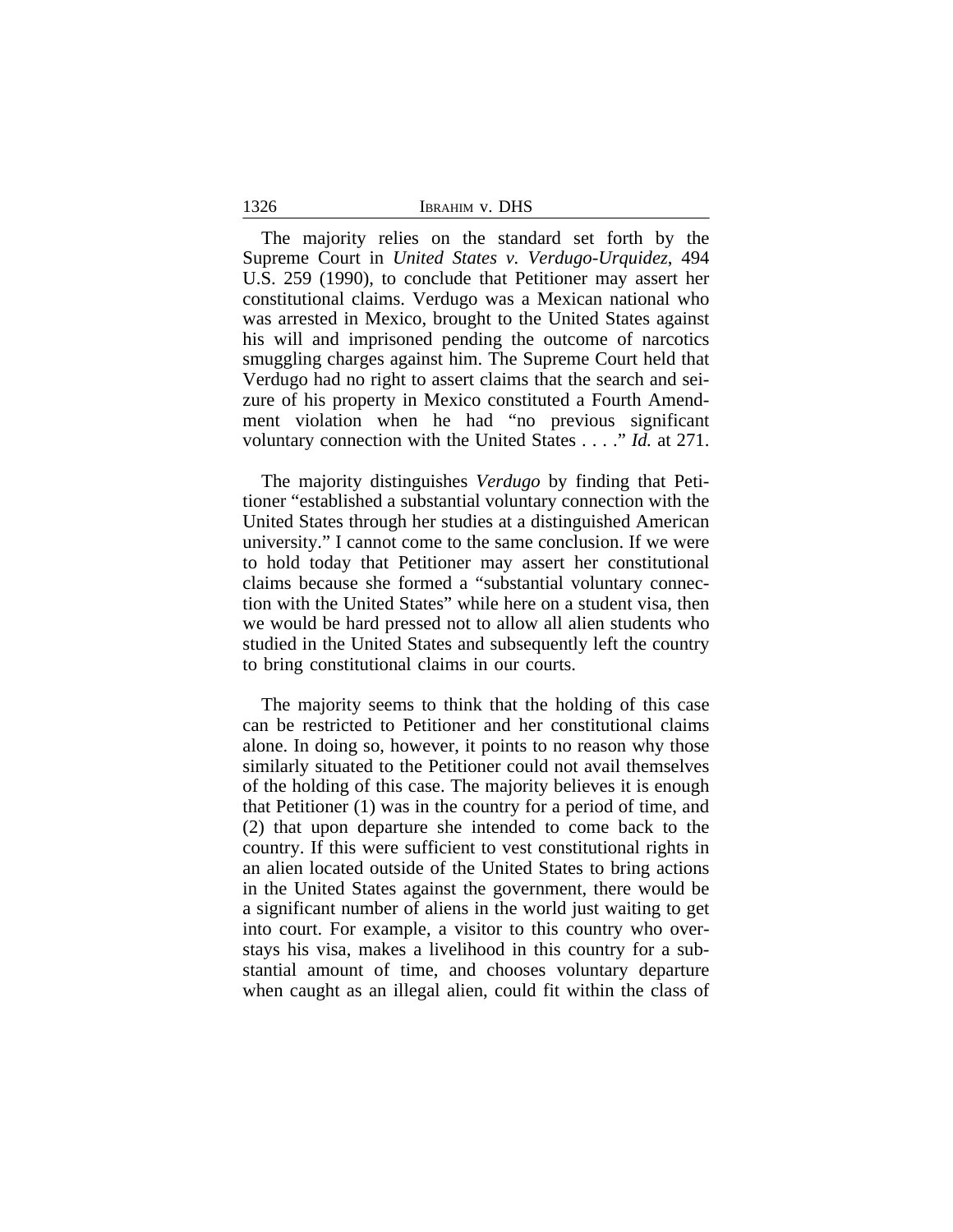| 1327<br>IBRAHIM V. DHS |
|------------------------|
|                        |

people who would have such rights. He would have been in the country for a "substantial time" and would have friends and contacts in this country—as would most illegal aliens. As such, he would most likely have the desire and intention to return to this country.

As this example shows, the majority holding is too broad, while the government's bright line argument based on extraterritoriality is too narrow and hidebound for use in the modern world.

In the case at bar, however, there is no need to set forth a definitive test because the simple answer is that Petitioner has not shown a "substantial voluntary connection" with the United States, which is the measurement the majority believes the precedent would require. The Petitioner does not suggest that she ever worked in or paid taxes to the United States or indeed did anything (except study at a university) to indicate that she ever made a conscious decision to live in this country or to accept any of the responsibilities of a permanent resident. She merely came to acquire the education available and thereby improve her position in her own native country. Obviously, the Petitioner is quite content in having advanced from assistant professor at the University Putra Malaysia prior to obtaining her doctorate to associate professor and Deputy Dean of that university now. At all times that she was in the United States, her main objective was to personally benefit from this country. Any contribution the Petitioner made to the United States was incidental to this objective.**<sup>6</sup>** That, to my mind, is totally insufficient to constitute a substantial voluntary connection.

Compare the instant case with Kwong Hai Chew who, as discussed above, had an American-born wife, had become a

**<sup>6</sup>** In fact, Petitioner's own declaration shows she intended to contribute not to the United States, but to "the construction industry in Malaysia, specifically in the architecture field."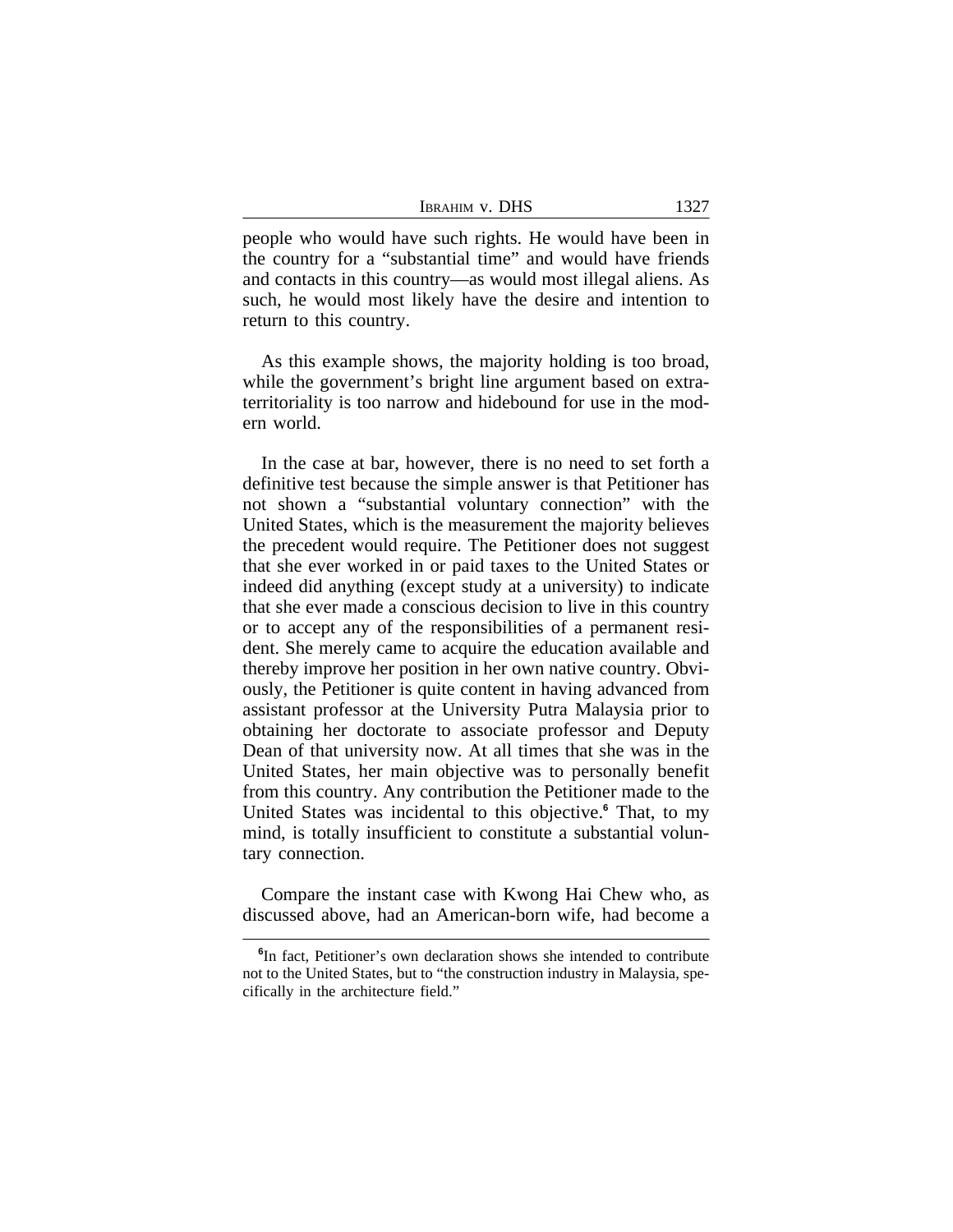permanent resident and had already filed a petition for naturalization before he left the country.

In any event, the real complaint that Petitioner has is that she no longer has a visa to come and go as she pleases. We already have, in the record, a statement from the State Department establishing that Petitioner's removal from the "No Fly" list will not affect its visa determinations as concern her and that she will not get the visa she desires. Neither this action, nor any other court action, can redress her complaint.

Section 1104(a) of Title 8 sets forth the powers and duties of the Secretary of State, specifically excluding the authority to review consular officers' determinations "relating to the granting or refusal of visas." Section 1201(I) of Title 8 expressly precludes visa revocations from judicial review. Read together, courts have extended the application of Section 1104(a) to preclude administrative and judicial review of all factual determinations relating to visa applications. *See, e.g.*, *Bustamante v. Mukasey*, 531 F.3d 1059, 1060 (9th Cir. 2008). Courts are therefore deprived of the power to order the State Department to issue a visa.

This is as it should be. These questions are clearly political and should not be resolved by the judicial branch of our government. Thus, the claimed injury of which Petitioner suffers is non-redressable. At a constitutional minimum, "it must be 'likely,' as opposed to merely 'speculative,' that the injury will be 'redressed by a favorable decision.' " *Lujan v. Defenders of Wildlife*, 504 U.S. 555, 560-61 (1992) *(citing Simon v. Eastern Ky. Welfare Rights Organization*, 426 U.S. 26, 41-42 (1976)). Petitioner seeks an injunction to remove her name from any government watchlist, including the "No-Fly" list, to enable her passage to the United States to attend conferences and further her professional relationships. Removal of her name, however, does not ensure lawful entry into the United States. Petitioner must first obtain a valid visa.